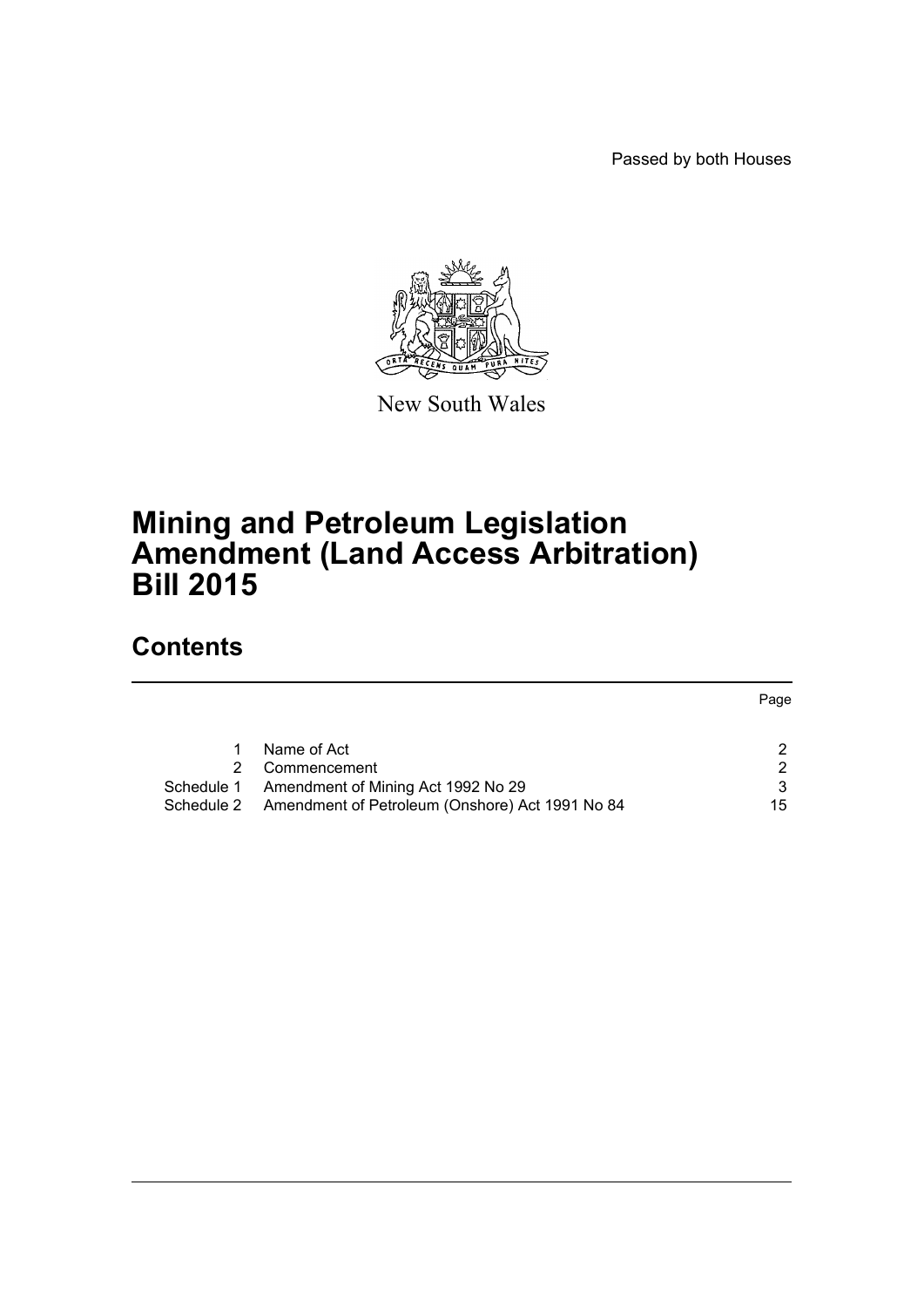*I certify that this public bill, which originated in the Legislative Assembly, has finally passed the Legislative Council and the Legislative Assembly of New South Wales.*

> *Clerk of the Legislative Assembly. Legislative Assembly, Sydney,* , 2015



New South Wales

# **Mining and Petroleum Legislation Amendment (Land Access Arbitration) Bill 2015**

Act No , 2015

An Act to amend the *Mining Act 1992* and the *Petroleum (Onshore) Act 1991* in relation to land access mediation and arbitration processes; and for related purposes.

*I have examined this bill and find it to correspond in all respects with the bill as finally passed by both Houses.*

*Assistant Speaker of the Legislative Assembly.*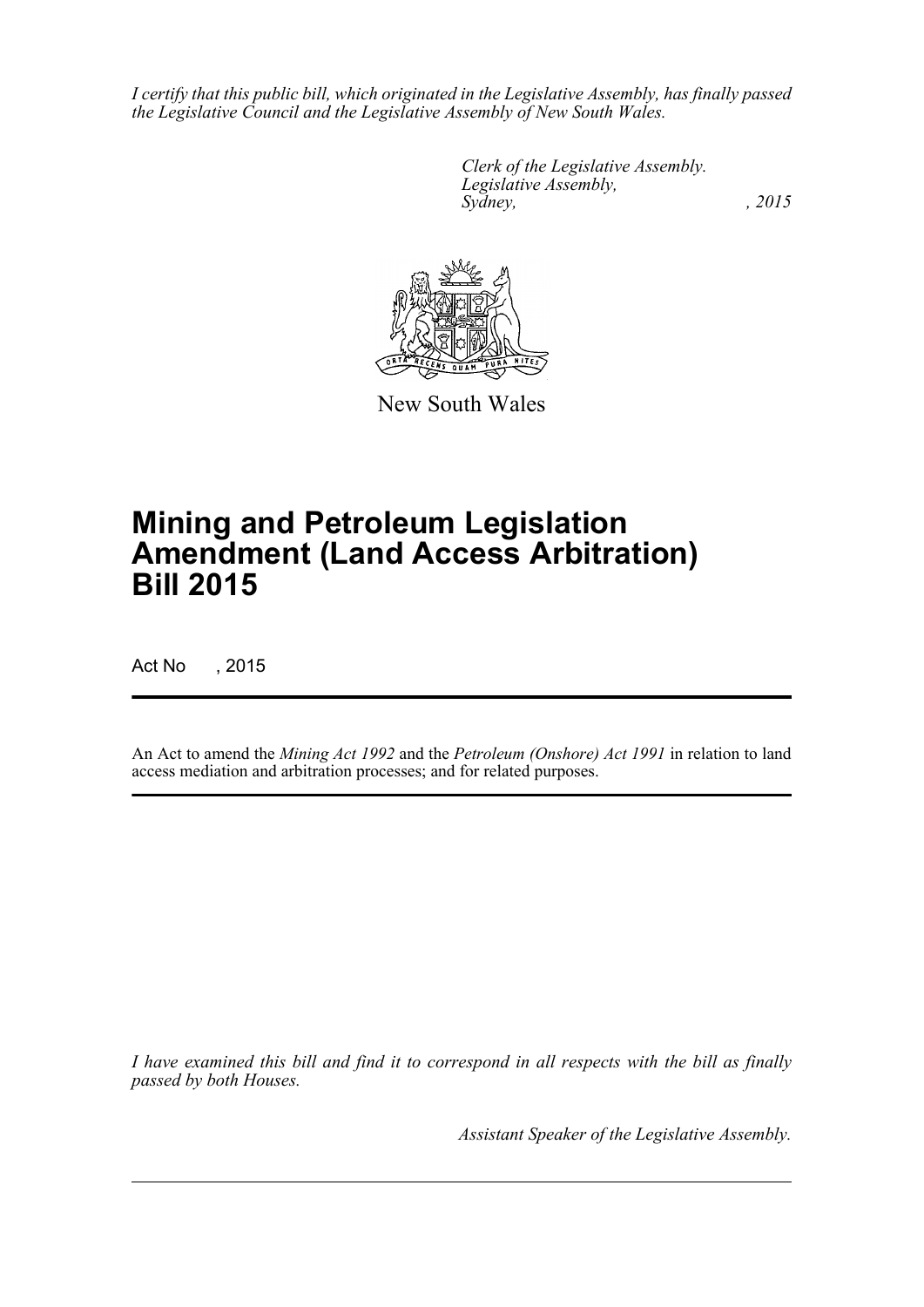# <span id="page-2-0"></span>**The Legislature of New South Wales enacts:**

#### **1 Name of Act**

This Act is the *Mining and Petroleum Legislation Amendment (Land Access Arbitration) Act 2015*.

# <span id="page-2-1"></span>**2 Commencement**

This Act commences on a day or days to be appointed by proclamation.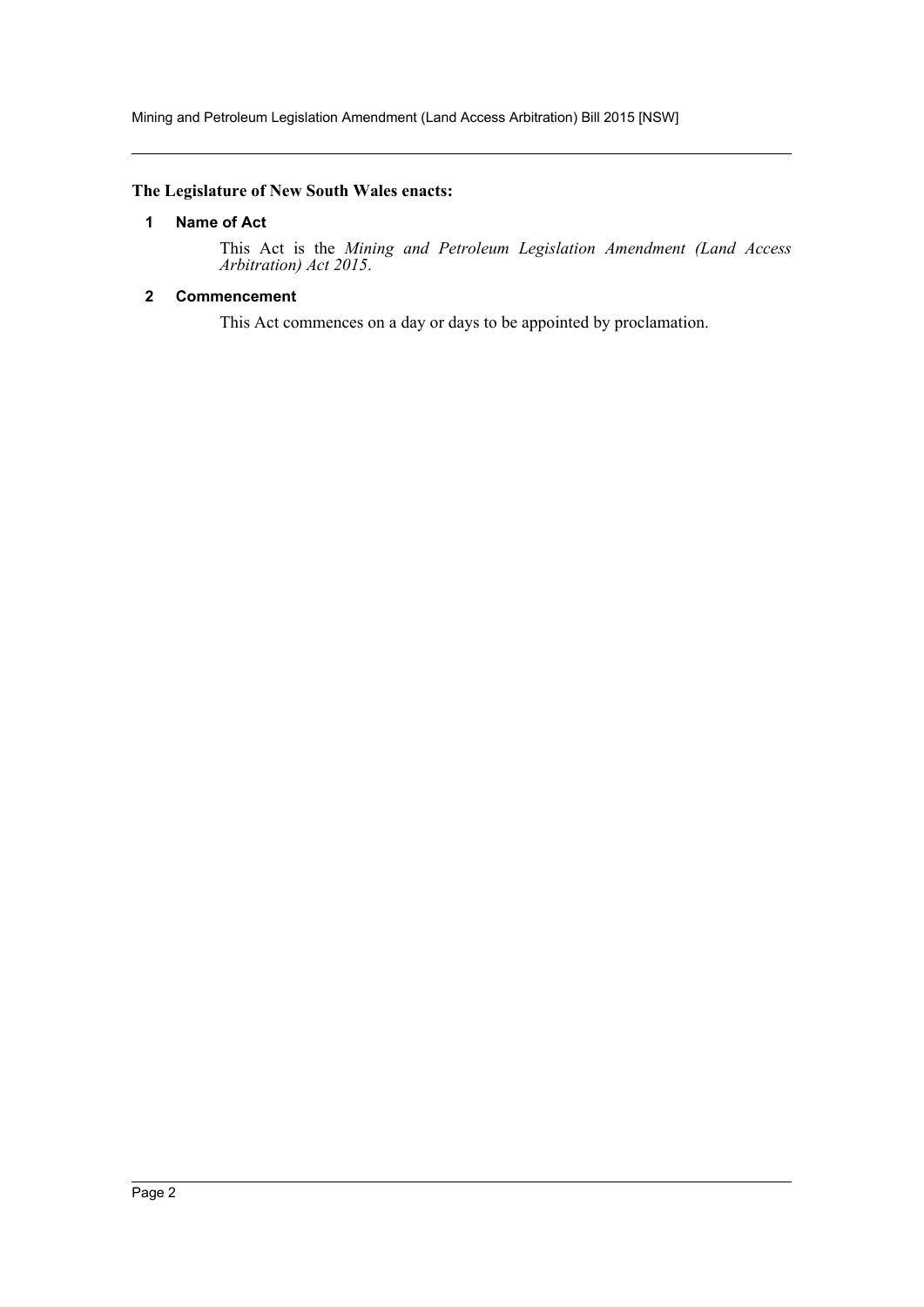# <span id="page-3-0"></span>**Schedule 1 Amendment of Mining Act 1992 No 29**

# **[1] Section 31 Dwelling-houses, gardens and significant improvements**

Insert after section 31 (5):

- (6) The holder of the exploration licence is to pay the costs of the owner of the dwelling-house, garden or improvement (or occupant of the dwelling-house) in those proceedings in the Land and Environment Court.
- (7) This section does not apply to the holder of an exploration licence who carries out a seismic survey on a road within the meaning of the *Road Transport Act 2013*, but only if the holder has given written notice of at least 21 days (or such other period as is prescribed by the regulations) of the carrying out of the seismic survey to the owner of the dwelling-house, garden or significant improvement concerned (and, in the case of a dwelling-house, the occupant).

#### **[2] Section 49 Dwelling-houses, gardens and significant improvements**

Insert after section 49 (5):

- (6) The holder of the assessment lease is to pay the costs of the owner of the dwelling-house, garden or improvement (or occupant of the dwelling-house) in those proceedings in the Land and Environment Court.
- (7) This section does not apply to the holder of an assessment lease who carries out a seismic survey on a road within the meaning of the *Road Transport Act 2013*, but only if the holder has given written notice of at least 21 days (or such other period as is prescribed by the regulations) of the carrying out of the seismic survey to the owner of the dwelling-house, garden or significant improvement concerned (and, in the case of a dwelling-house, the occupant).

#### **[3] Section 62 Dwelling-houses, gardens and significant improvements**

Insert after section 62 (6A):

(6B) The applicant for the mining lease is to pay the costs of the owner of the dwelling-house, garden or improvement (or occupant of the dwelling-house) in those proceedings in the Land and Environment Court.

#### **[4] Section 139**

Omit the section. Insert instead:

# **139 Arbitration Panel**

- (1) There is to be an Arbitration Panel.
- (2) When appointing a person as a member of the Arbitration Panel, the Minister must comply with any processes or procedures for such appointments set out in the regulations.
- (3) A person is not eligible for appointment as a member of the Arbitration Panel unless the person meets the eligibility criteria (if any) set out in the regulations.
- (4) A person is to be appointed as a member of the Arbitration Panel for the term of office specified in the person's instrument of appointment, being a term not exceeding the maximum period prescribed by the regulations. However, a person may be appointed for an additional term or terms of office if:
	- (a) the person is eligible for appointment, and
	- (b) the Minister considers it appropriate to do so.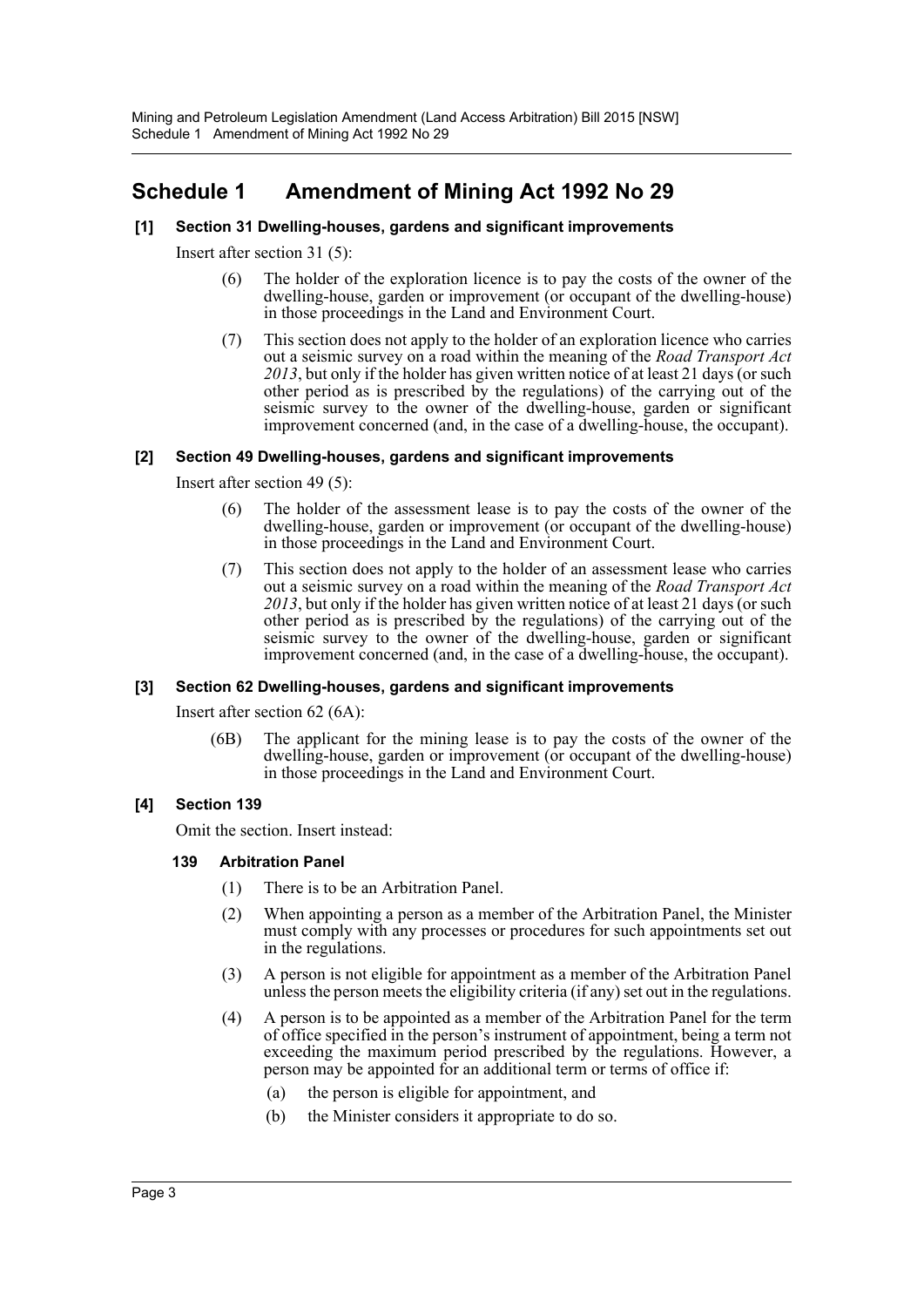- (5) The appointment of a member of the Arbitration Panel is subject to such conditions as are determined by the Minister from time to time.
- (6) Without limiting subsection (5), the Minister may determine conditions relating to the following:
	- (a) remuneration and travelling and subsistence allowances,
	- (b) the disclosure to the Secretary of information, including any actual and potential conflicts of interest,
	- (c) performance requirements to be met by the members of the Arbitration Panel.
- (7) The Secretary is to keep and maintain a register of the following:
	- (a) the name, business address and contact information of each member of the Arbitration Panel,
	- (b) the qualifications and experience of each member (as at the time of the member's most recent appointment),
	- (c) details of any actual and potential conflicts of interest disclosed to the Secretary in compliance with a condition of the member's appointment (if such a condition has been imposed),
	- (d) any other matter relating to members of the Arbitration Panel as the regulations may prescribe.
- (8) The register must be made available for public inspection on the Department's website.

#### **[5] Section 141 Matters for which access arrangement to provide**

Omit section 141 (2A).

#### **[6] Section 141 (4)**

Insert "or the holder of a prospecting title" after "by the landholder".

#### **[7] Sections 141A and 141B**

Insert after section 141:

#### **141A Access code**

- (1) The regulations may prescribe a code (an *access code*) containing provisions relating to access to land by the holder of a prospecting title and the carrying out of activities on that land by the holder.
- (2) The regulations may designate any or all of the provisions of an access code as mandatory provisions.
- (3) An access code may contain non-binding guidelines relating to negotiating and agreeing access arrangements.

#### **141B Application of mandatory provisions of access codes**

- (1) An access arrangement is taken to include provisions in the same terms as the mandatory provisions of the access code.
- (2) A provision of an access arrangement has no effect to the extent that it contains obligations on the holder of the prospecting title that are less stringent than those in a mandatory provision.

**Note.** See also section 141 (3) which deals with inconsistency between provisions of access arrangements and provisions of regulations.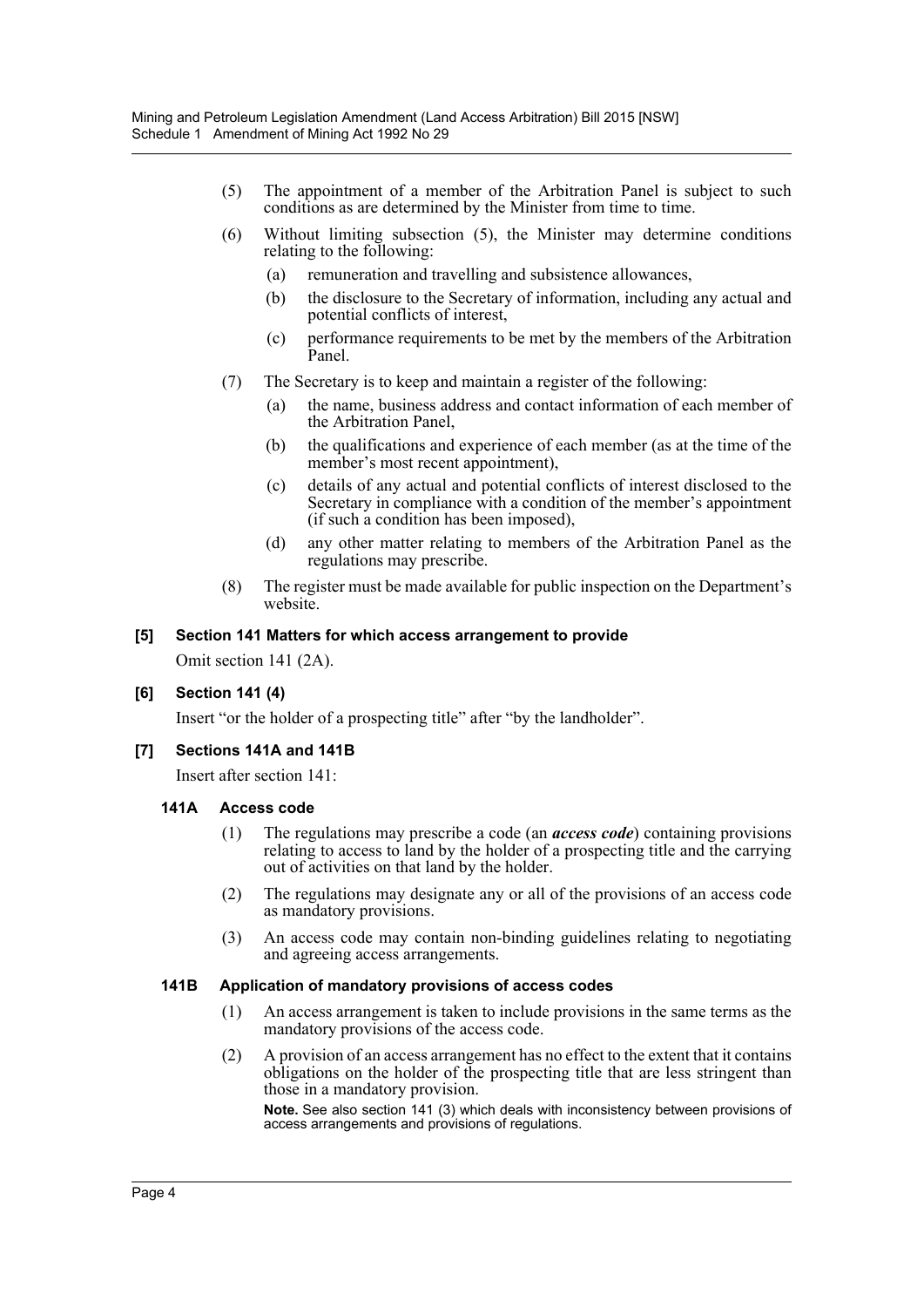Mining and Petroleum Legislation Amendment (Land Access Arbitration) Bill 2015 [NSW] Schedule 1 Amendment of Mining Act 1992 No 29

#### **[8] Section 142 Holder of prospecting title to seek access arrangement**

Insert after section 142 (2):

- (2A) The holder of the prospecting title must pay the reasonable costs of the landholder of the land concerned in participating in negotiating the access arrangement.
- (2B) The maximum amount of reasonable costs payable by the holder of the prospecting title is the amount set out by the Minister by order published in the Gazette.
- (2C) In making the order, the Minister must have regard to the following:
	- (a) time spent participating in negotiating the access arrangement,
	- (b) legal costs of negotiating the access arrangement,
	- (c) costs of engaging experts as part of the negotiation process.
- (2D) Nothing in this section prevents a holder of a prospecting title, at the holder's discretion, paying other amounts to a landholder.
- (2E) An order relating to costs may:
	- (a) apply generally or be limited in its application by reference to specified exceptions or factors, or
	- (b) apply differently according to different factors of a specified kind, or
	- (c) authorise any matter or thing to be from time to time determined, applied or regulated by any specified person or body,

or may do any combination of those things.

- (2F) The regulations may make provision for or with respect to the payment of costs under this section, including, but not limited to, the following:
	- (a) the timing or frequency of payments,
	- (b) evidence of costs incurred to be provided to the holder of the prospecting title.
- (2G) The holder of a prospecting title and the landholder of the land concerned must negotiate on an access arrangement in good faith.

#### **[9] Section 144 Appointment of arbitrator in default of agreement**

Omit section 144 (2). Insert instead:

(2) At the same time as, or after, an application is made under this section, but before an arbitrator is appointed, the holder of the prospecting title concerned must pay the application fee prescribed by the regulations for the purposes of this section.

#### **[10] Sections 145, 145A and 145B**

Omit section 145. Insert instead:

#### **145 Arbitration process—mediation before arbitration hearing**

- (1) As soon as practicable after having been appointed, an arbitrator:
	- (a) must fix a time and place for conducting a mediation of the question of access to the land concerned, and
	- (b) must cause notice of his or her appointment, and of the time and place fixed for conducting the mediation, to be given to the holder of the prospecting title and to each landholder.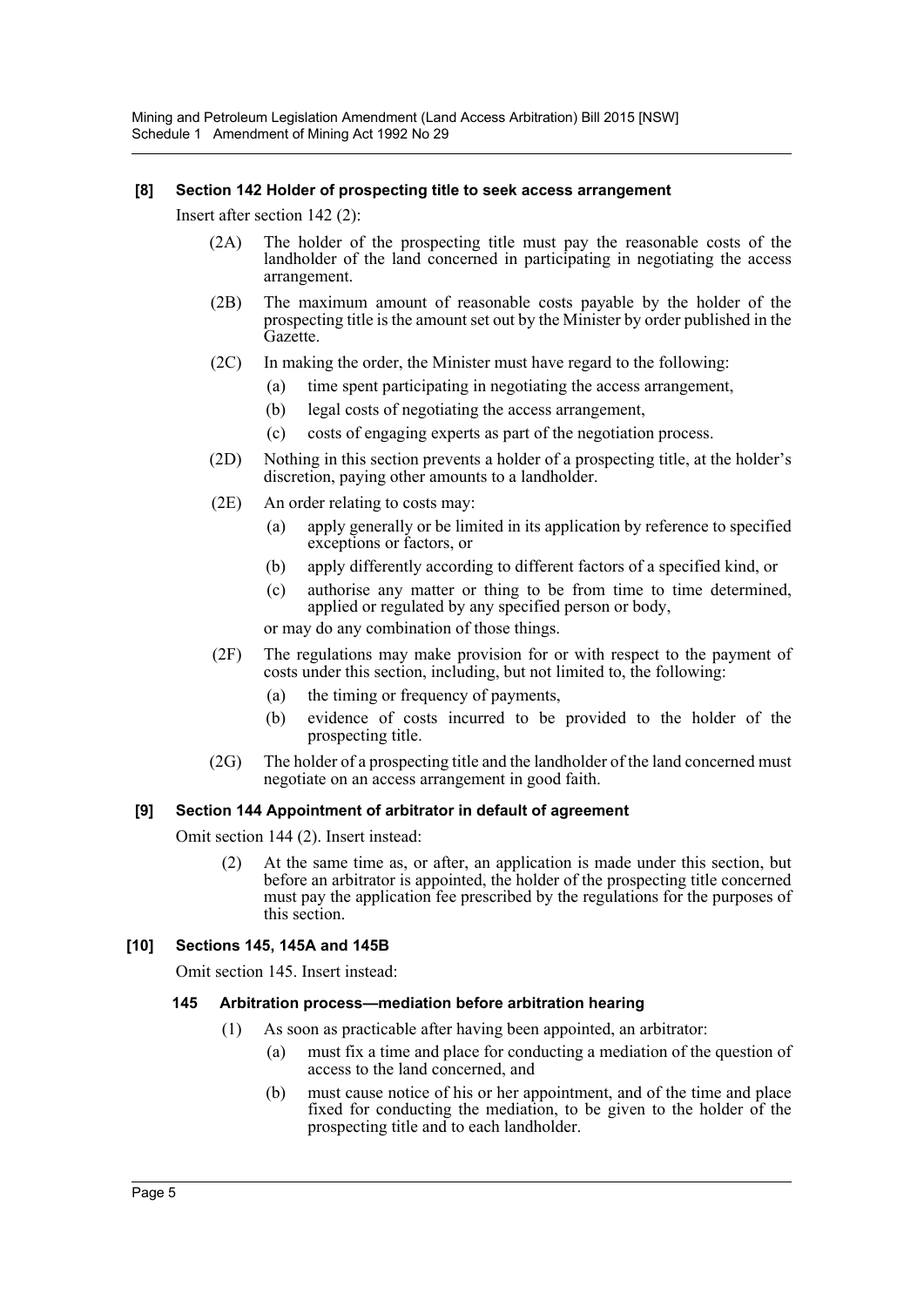- (2) The arbitrator may, by a further notice served on the holder of the prospecting title and on each landholder, vary the time or place fixed for conducting the mediation.
- (3) The arbitrator must, at the time and place fixed under this section, conduct a mediation of the question of access to the land concerned.

#### **145A Mediation**

- (1) An arbitrator conducting a mediation under this Division:
	- (a) must use his or her best endeavours to bring the parties to a settlement acceptable to all of them, and
	- (b) may communicate with the parties collectively or separately, and
	- (c) must treat information obtained by the arbitrator from a party with whom he or she communicates separately as confidential, unless that party otherwise agrees.
- (2) The parties to a mediation must participate in the mediation in good faith.
- (3) A mediation terminates if:
	- (a) the parties agree to terminate the mediation, or
	- (b) any party terminates the mediation, by notice in writing, served on the other parties and the arbitrator, or
	- (c) the arbitrator terminates the mediation, or
	- (d) the parties agree on an access arrangement.
- (4) An arbitrator who has acted as mediator in a mediation that is terminated under subsection  $(3)$   $(a)$ – $(c)$ :
	- (a) may refuse to conduct the subsequent arbitration, and
	- (b) must not conduct the subsequent arbitration unless, at the time of or after the termination of the mediation, all the parties to the arbitration (including the arbitrator) consent in writing.
- (5) If:
	- (a) an arbitrator has obtained confidential information from a party during a mediation, and
	- (b) the mediation has been terminated under subsection  $(3)$   $(a)$ – $(c)$ , and
	- (c) the parties have consented to the arbitrator conducting the subsequent arbitration,

the arbitrator must, as soon as reasonably practical after that consent has been given, disclose to all other parties to the arbitration so much of the information as the arbitrator considers material to the arbitration.

- (6) If the parties consent under subsection (4) (b), no objection may be taken to the conduct of the subsequent arbitration by the arbitrator solely on the ground that he or she has previously conducted a mediation in accordance with this section.
- (7) If the arbitrator refuses to conduct the subsequent arbitration under subsection (4) (a) or the parties do not consent under subsection (4) (b), the arbitrator's mandate is taken to have been terminated and a substitute arbitrator may be appointed:
	- (a) by the parties, or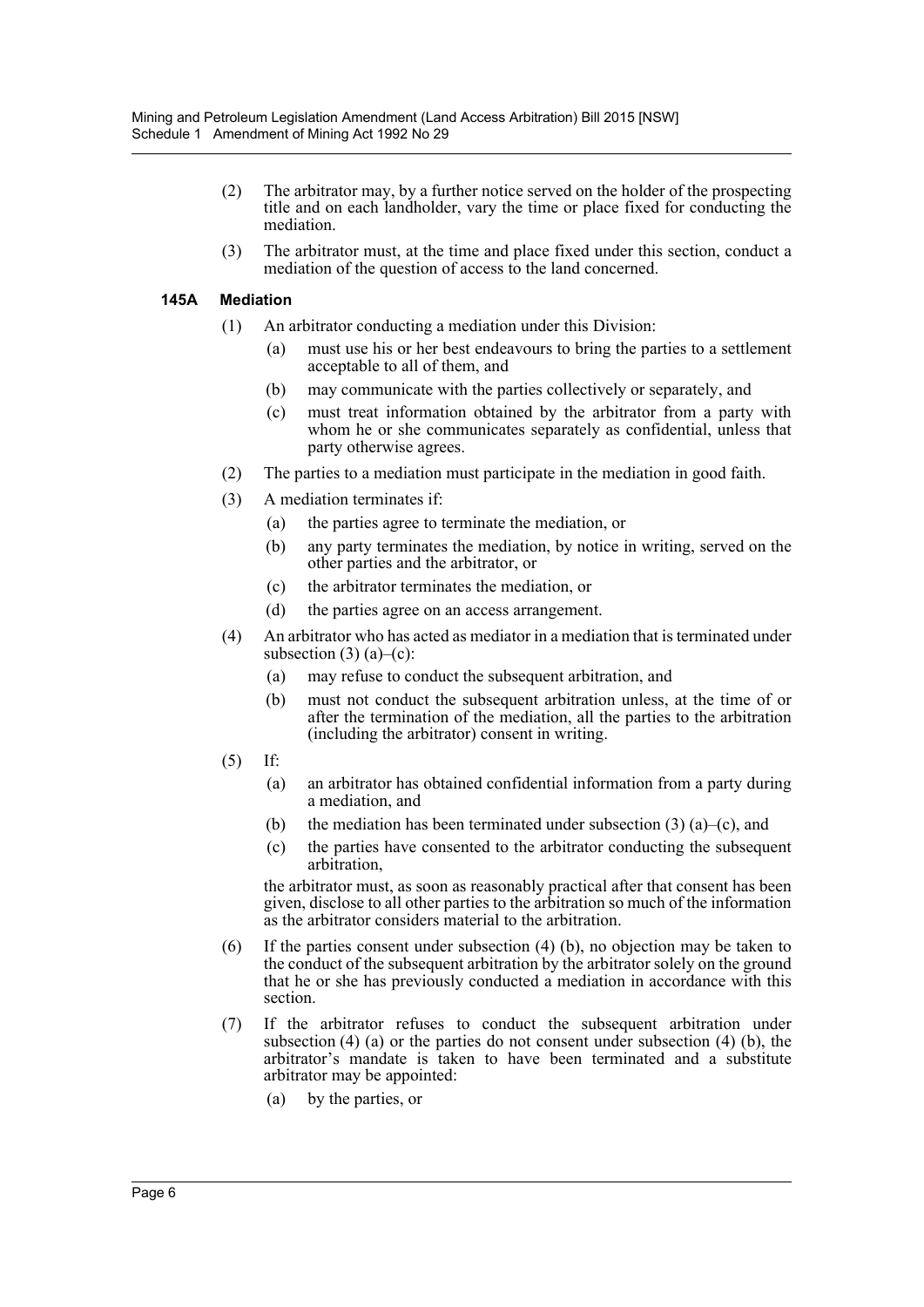- (b) by the Secretary, but only if the parties have been unable to agree on the appointment of an arbitrator by the end of 7 days after the termination of the mediation.
- (8) Before a substitute arbitrator is appointed under this section, the holder of the prospecting title concerned must pay the application fee prescribed by the regulations for the purposes of this section.
- (9) The substitute arbitrator is not required to conduct a mediation under this Division.

# **145B Arbitration hearing**

- (1) If the mediation is unsuccessful, the arbitrator must, as soon as practicable after its conclusion:
	- (a) fix a time and place for conducting a hearing of the question of access to the land concerned, and
	- (b) cause notice of the time and place fixed for conducting the hearing to be given to the holder of the prospecting title and to each landholder.
- (2) The arbitrator may, by a further notice served on the holder of the prospecting title and on each landholder, vary the time or place fixed for conducting the hearing.
- (3) The arbitrator must, at the time and place fixed under this section, conduct a hearing into the question of access to the land concerned.

# **[11] Section 146**

Omit the section. Insert instead:

#### **146 Right of appearance**

At any mediation of, or hearing into, the question of access to any land by the holder of a prospecting title, the holder and each landholder:

- (a) are entitled to appear and be heard, and
- (b) may be represented by an agent or by an Australian legal practitioner.

# **[12] Section 147 Conciliation**

Omit the section.

# **[13] Section 148 Conduct of arbitration**

Omit section 148 (1). Insert instead:

- (1) The parties to an arbitration must participate in the arbitration in good faith.
- (1A) An arbitrator may terminate an arbitration at any time at the request of the parties.

#### **[14] Sections 148A, 148B and 148C**

Insert after section 148:

#### **148A Approved arbitration procedures**

(1) The Secretary may, by order published in the Gazette, approve arbitration procedures for the conduct of mediations and arbitrations under this Division (*approved arbitration procedures*).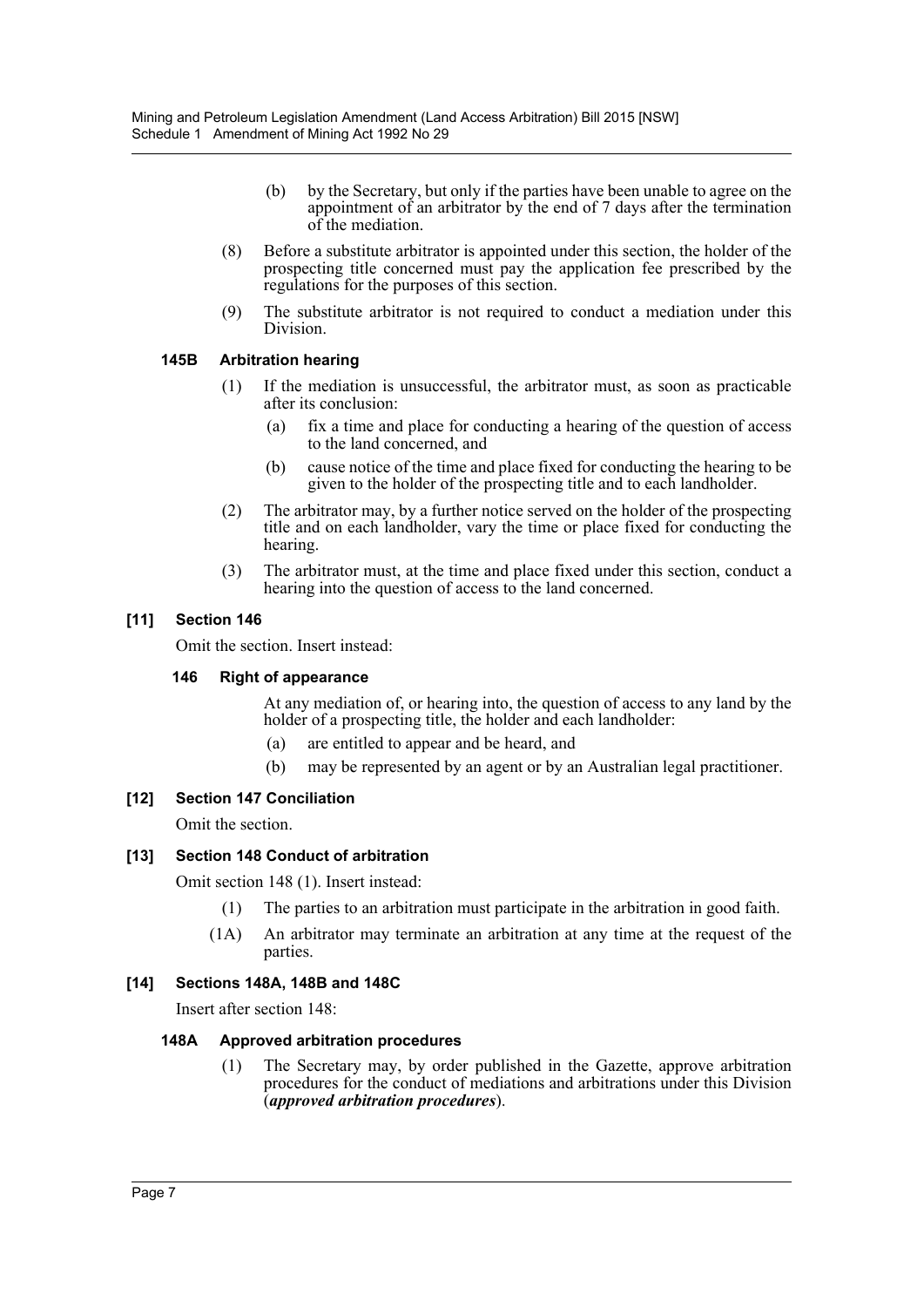- (2) The approved arbitration procedures may include guidance materials for the benefit of the parties and arbitrators.
- (3) The approved arbitration procedures may also include, but are not limited to, the following:
	- (a) objectives and principles for arbitration,
	- (b) responsibilities of parties and the arbitrator in the arbitration process,
	- (c) stages and timeframes for the arbitration framework,
	- (d) processes for dealing with significant improvements,
	- (e) confidentiality,
	- (f) suspension of mediation or arbitration proceedings in certain circumstances,
	- (g) production of evidence of costs incurred by landholders.
- (4) Unless the parties and the arbitrator agree otherwise, mediation and arbitration under this Division is to be conducted in accordance with the provisions of the approved arbitration procedures.
- (5) In the event of an inconsistency between a provision of the approved arbitration procedures and a provision of this Act or of the regulations, the provision of this Act or of the regulations prevails.
- (6) If a matter is not provided for in this Act, the regulations or the approved arbitration procedures, the procedure at a mediation or a hearing is to be as determined by the arbitrator.
- (7) Approved arbitration procedures take effect on the day on which the procedures are published in the Gazette or, if a later day or days are specified for that purpose, on the later day or days so specified.
- (8) Sections 40 and 41 of the *Interpretation Act 1987* apply to the approved arbitration procedures under this section in the same way as they apply to statutory rules within the meaning of that Act.

#### **148B Site inspection by arbitrator**

An arbitrator conducting a mediation or a hearing may enter the land concerned and inspect it at a reasonable time after giving reasonable notice to the landholder.

#### **148C Costs of landholder participation in mediation and arbitration**

- (1) The holder of the prospecting title must pay the reasonable costs of the landholder of the land concerned in participating in the mediation and arbitration.
- (2) The maximum amount of reasonable costs is the amount set out by the Minister by order published in the Gazette.
- (3) In making the order, the Minister must have regard to the following:
	- (a) time spent participating in the mediation and arbitration,
	- (b) legal costs in participating in the mediation and arbitration,
	- (c) costs of engaging experts as part of the mediation and arbitration process.
- (4) Nothing in this section prevents a holder of a prospecting title, at the holder's discretion, paying other amounts to a landholder.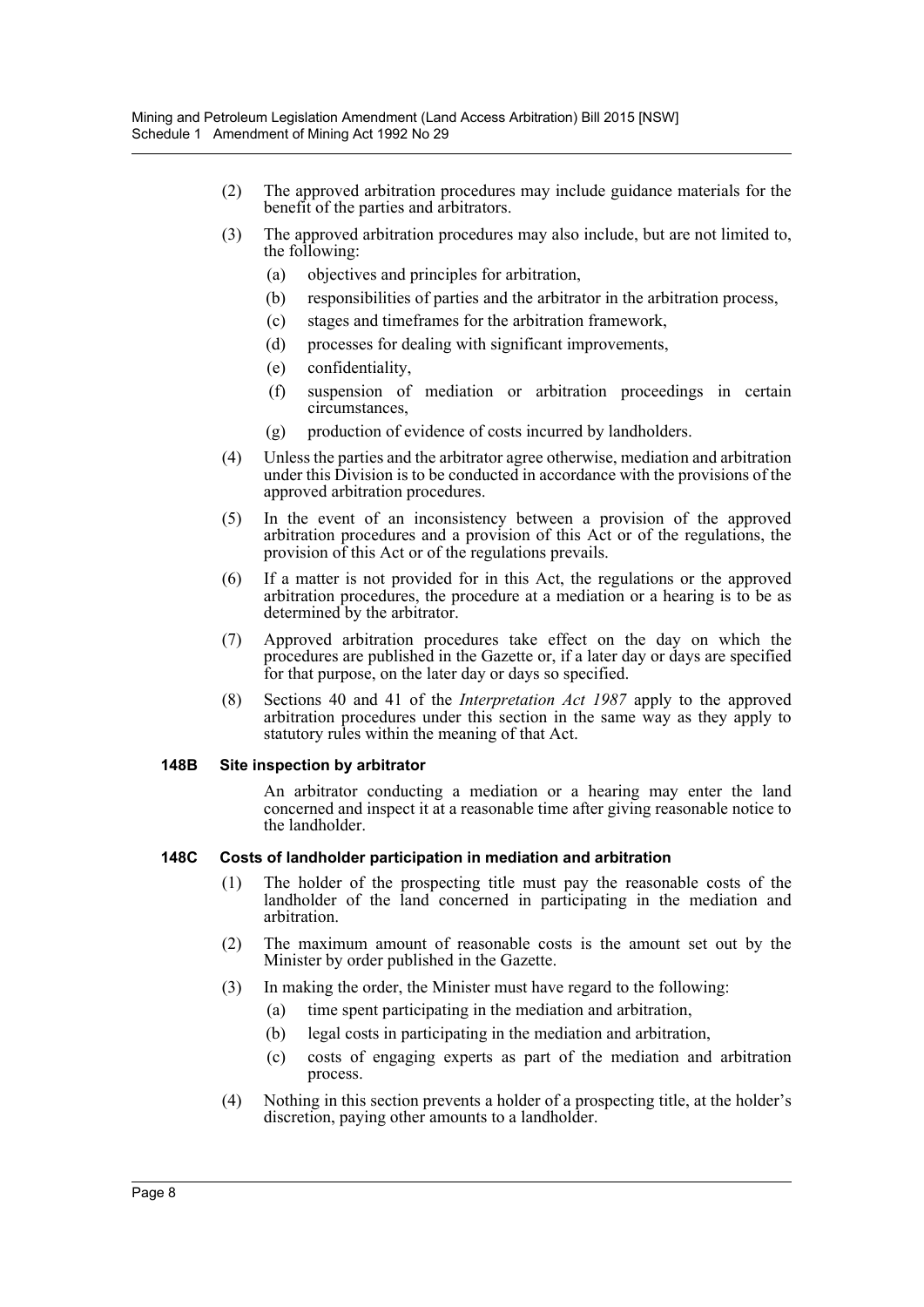- (5) An order relating to costs may:
	- (a) apply generally or be limited in its application by reference to specified exceptions or factors, or
	- (b) apply differently according to different factors of a specified kind, or
	- (c) authorise any matter or thing to be from time to time determined, applied or regulated by any specified person or body,

or may do any combination of those things.

# **[15] Section 151A**

Insert after section 151:

# **151A Determination as to costs**

- (1) This section applies to an arbitrator in the following circumstances:
	- (a) as soon as practicable after an interim determination is taken to be a final determination,
	- (b) on making a final determination under this Division,
	- (c) before terminating an arbitration at the request of the parties.
- (2) The arbitrator must determine the following:
	- (a) if the parties have disputed a payment to cover the landholder's costs in negotiating the access arrangement, the amount of that payment (in accordance with section 142), and
	- (b) the reasonable costs of the landholder in participating in the mediation and arbitration (in accordance with section 148C).
- (3) When determining a payment to cover the reasonable costs of the landholder in participating in the mediation and arbitration, the arbitrator must:
	- (a) consider whether or not the landholder has acted unreasonably in the negotiation, mediation or arbitration, and
	- (b) deduct an amount that in the opinion of the arbitrator represents the amount by which the unreasonable conduct increased the costs of the negotiation, mediation or arbitration.

#### **[16] Section 152 Costs of mediation and arbitration hearing**

Omit section 152 (1).

#### **[17] Section 154 Liability**

Insert "a mediation or" after "purposes of".

#### **[18] Section 155 Review of determination**

Omit "(other than a determination referred to in section 147 (2))" from section 155 (1).

#### **[19] Section 155 (8) and (9)**

Insert after section 155 (7):

- (8) The holder of the prospecting title must pay the reasonable costs of the landholder of the land concerned in a review of a determination under this section.
- (9) The Land and Environment Court, in determining those reasonable costs, must consider whether or not the landholder has acted unreasonably in the negotiation, mediation, arbitration or review proceedings.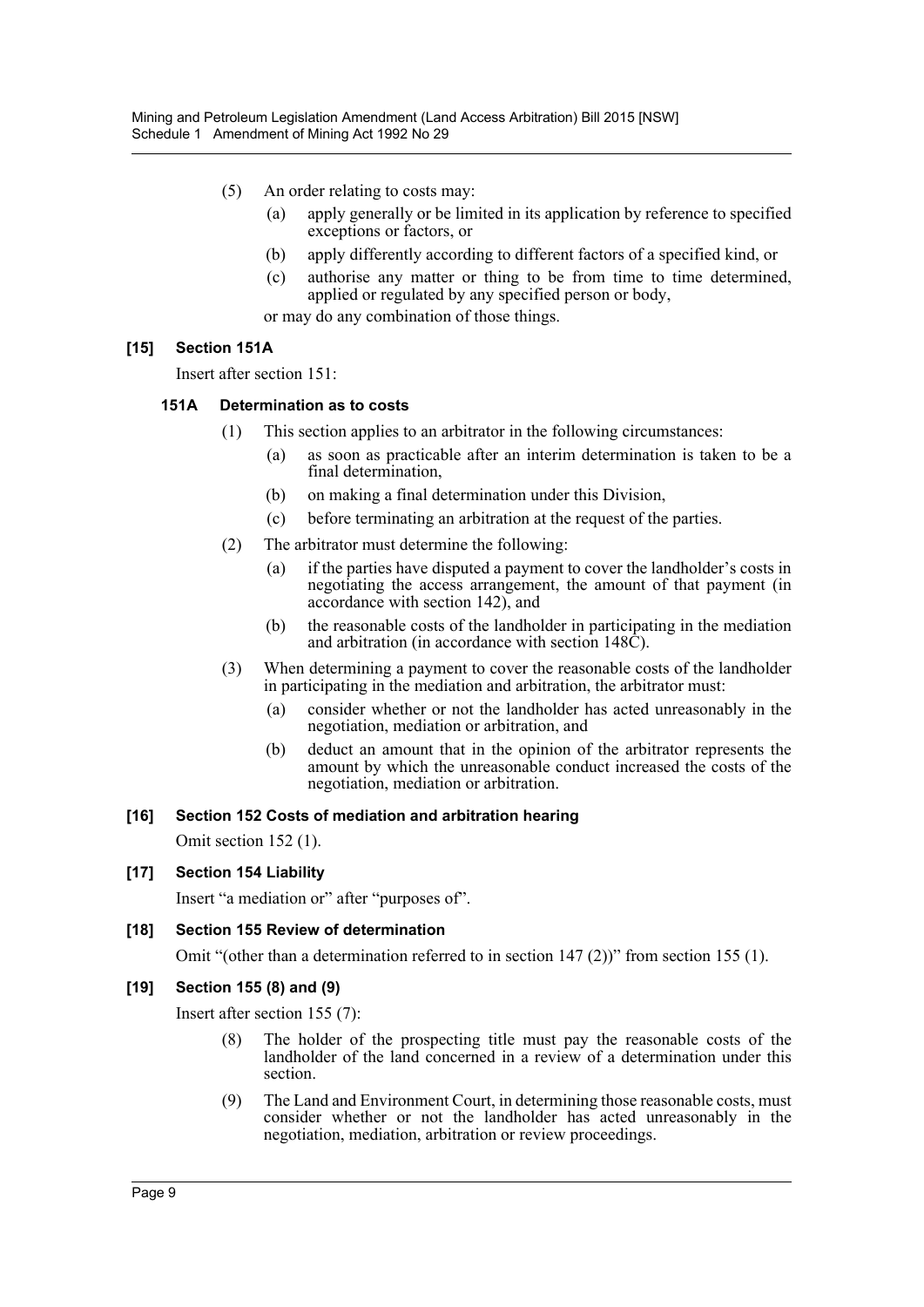Mining and Petroleum Legislation Amendment (Land Access Arbitration) Bill 2015 [NSW] Schedule 1 Amendment of Mining Act 1992 No 29

#### **[20] Section 156A**

Insert after section 156:

#### **156A Register of arbitrated access arrangements**

(1) As soon as is practicable after an access arrangement is determined by an arbitrator, the holder of the prospecting title must provide the Secretary with a copy of the final access arrangement. Maximum penalty: 100 penalty units (in the case of a corporation) or

50 penalty units (in the case of an individual). (2) The Secretary is to keep and maintain a register of all final access arrangements provided to him or her.

- (3) The Secretary is not required to include in the register:
	- (a) personal information (within the meaning of the *Privacy and Personal Information Protection Act 1998*) about an individual, or
	- (b) any other information prescribed by the regulations, or
	- (c) any other information that the Secretary determines should be kept confidential.
- (4) The register is to be made available for public inspection on the Department's website.

#### **[21] Section 157**

Omit the section. Insert instead:

#### **157 Variation of access arrangements**

- (1) An access arrangement may be varied:
	- (a) in accordance with the terms of the arrangement relating to its variation, or
	- (b) by the agreement of the parties to the arrangement, or
	- (c) by an arbitrator under this section (whether or not the access arrangement was determined by an arbitrator), or
	- (d) on application by any of the parties to the arrangement, by order of the Land and Environment Court if the arrangement was determined by a court or an arbitrator.
- (2) A party to an access arrangement may, by written notice served on all the other parties to the arrangement, request the parties to agree to the appointment of an arbitrator.
- (3) The parties to an access arrangement may agree to the appointment of any person as an arbitrator.
- (4) Sections 144–151 and 152–156 apply, with all necessary changes, in relation to an arbitration under this section, subject to the following modifications:
	- (a) in the application of section 144 (1), the reference to a notice served in accordance with section 143 is taken to be a reference to a notice served in accordance with subsection (2),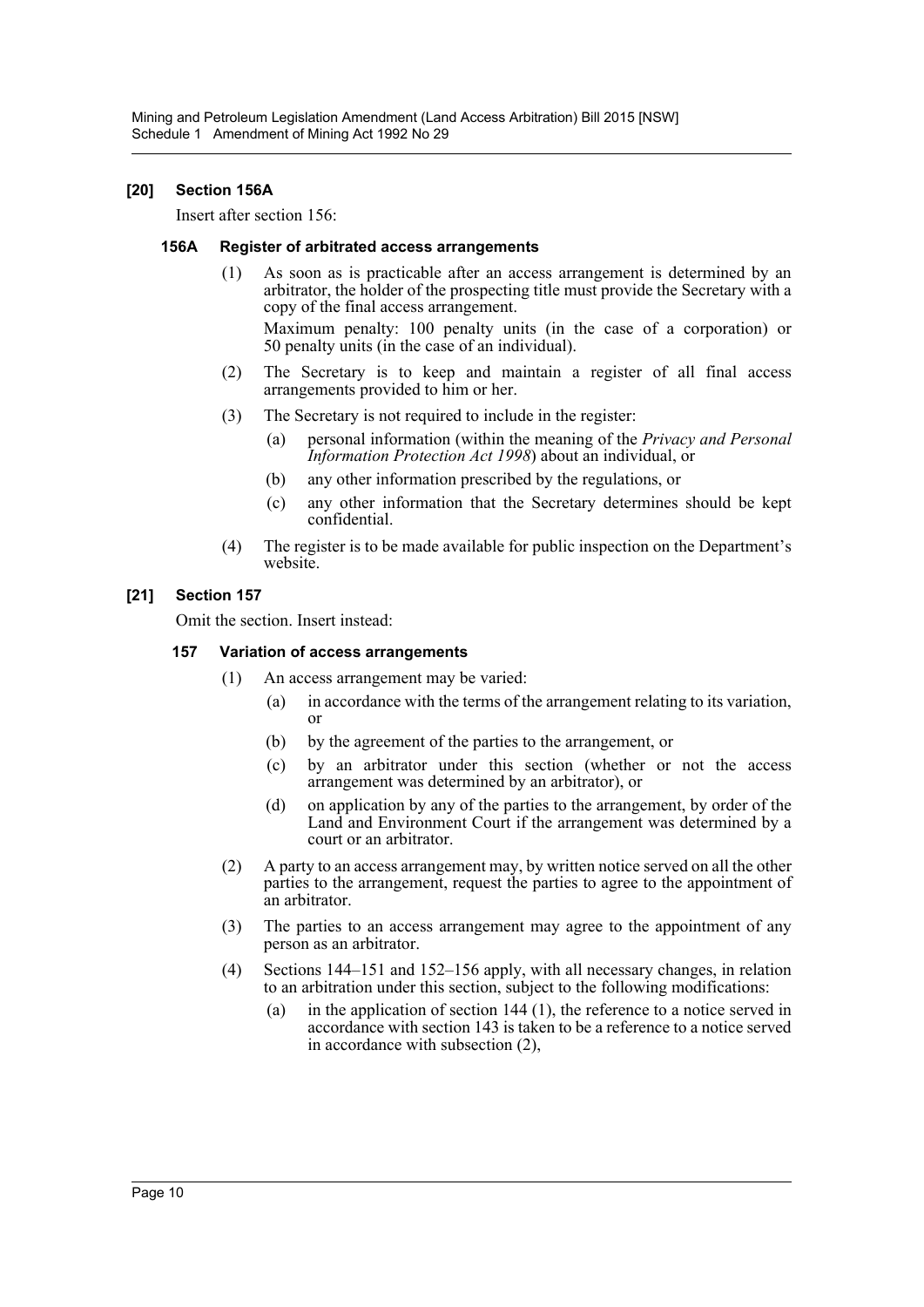- (b) section 144 (2) does not apply and instead the following applies:
	- (2) Before an arbitrator is appointed under this section, the party requesting the appointment of an arbitrator must pay the application fee prescribed by the regulations for the purposes of this section.
- (c) section 148C does not apply and instead the following provision applies:

#### **148C Costs**

Each party to the mediation and hearing conducted by the arbitrator is to bear his or her own costs in relation to the hearing.

- (d) any other modification prescribed by the regulations.
- (5) In this section, *vary* includes terminate.

#### **[22] Sections 158A and 158B**

Insert after section 158:

#### **158A Court may determine access arrangement if already considering significant improvements etc**

- (1) If:
	- (a) a party applied to the Land and Environment Court for a determination of a matter under section 31 (5) or 49 (5), and
	- (b) no access arrangement relates to the land concerned,

either party to those Court proceedings may apply to the Court to have the Court determine an access arrangement under this Division in relation to the land.

- (2) An application under this section must not be lodged within 28 days after the holder of the prospecting title has served notice under section 142 of an intention to obtain an access arrangement in respect of the land concerned.
- (3) The Land and Environment Court may accept or reject the application.
- (4) Subject to any order of the Land and Environment Court, an application under this section operates to stay any other access arrangement mediation or arbitration in relation to the land until the decision of the Land and Environment Court on the application.
- (5) If the Land and Environment Court decides to accept the application:
	- (a) the Land and Environment Court is, subject to the regulations, to determine an access arrangement under this Division in relation to the land, and
	- (b) any other access arrangement mediation or arbitration in relation to the land is terminated.

#### **158B Removal of Arbitration Panel arbitrator**

- (1) The Secretary may, subject to the regulations, remove an arbitrator who has been appointed under section 144 or 145A (7) (b) if, after an investigation by the Secretary following a complaint, the Secretary is satisfied:
	- (a) that:
		- (i) circumstances exist that give rise to justifiable doubts as to the arbitrator's impartiality, or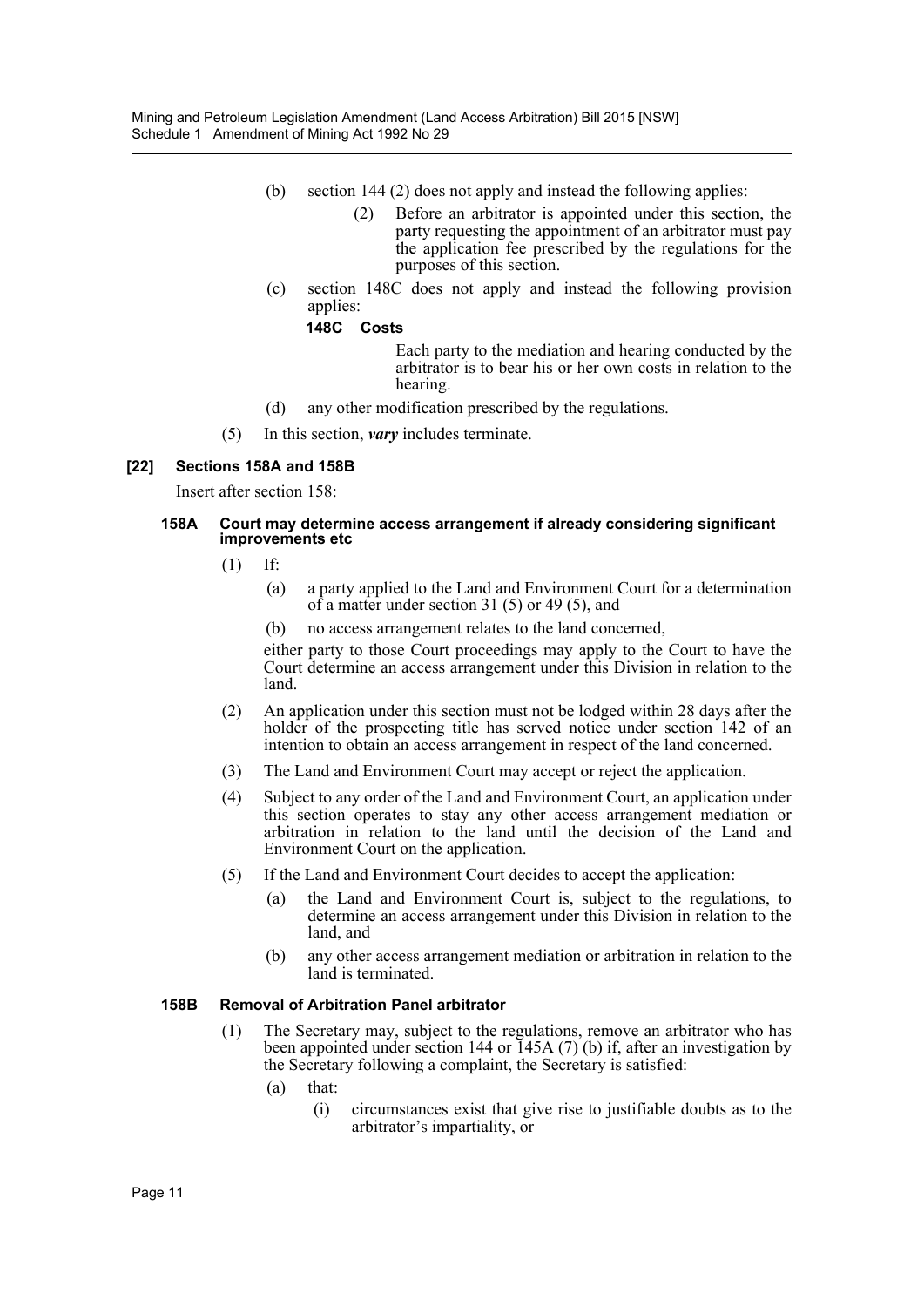- (ii) the arbitrator is incapable of conducting the proceedings or there are justifiable doubts as to the arbitrator's capacity to do so, or
- (iii) the arbitrator has refused or failed properly to conduct the proceedings, and
- (b) that substantial injustice has been caused or will be caused to one or more of the parties.
- (2) If an arbitrator has been removed under subsection (1), the arbitrator's mandate is taken to have been terminated and a substitute arbitrator is to be appointed:
	- (a) by the parties, or
	- (b) by the Secretary, but only if the parties have been unable to agree on the appointment of an arbitrator by the end of 7 days after the removal.
- (3) The regulations may make provision for or with respect to the removal of arbitrators under this section, including, but not limited to:
	- (a) the making of complaints to the Secretary, and
	- (b) investigations by the Secretary of complaints.

# **[23] Section 383C General immunity of landholders**

Insert after section 383C (1) (a):

(a1) by or under any other Act in connection with any activity under an authority, mineral claim, opal prospecting licence or permit under this Act, or

# **[24] Section 383C (1A)**

Insert after section 383C (1):

- (1A) For the avoidance of doubt, subsection (1) does not apply to the extent that the action, liability, claim or demand arose from anything done by the landholder:
	- (a) with the intention to cause harm, or
	- (b) recklessly.

# **[25] Schedule 6 Savings, transitional and other provisions**

Insert after clause 1 (3):

(4) Any provision of the regulations made under this clause has effect despite anything to the contrary in this Schedule. The regulations may make separate savings and transitional provisions or amend this Schedule to consolidate the savings and transitional provisions.

# **[26] Schedule 6**

Insert at the end of the Schedule with appropriate Part and clause numbering:

# **Part Provisions consequent on enactment of Mining and Petroleum Legislation Amendment (Land Access Arbitration) Act 2015**

#### **Definition**

In this Part, *2015 amending Act* means the *Mining and Petroleum Legislation Amendment (Land Access Arbitration) Act 2015*.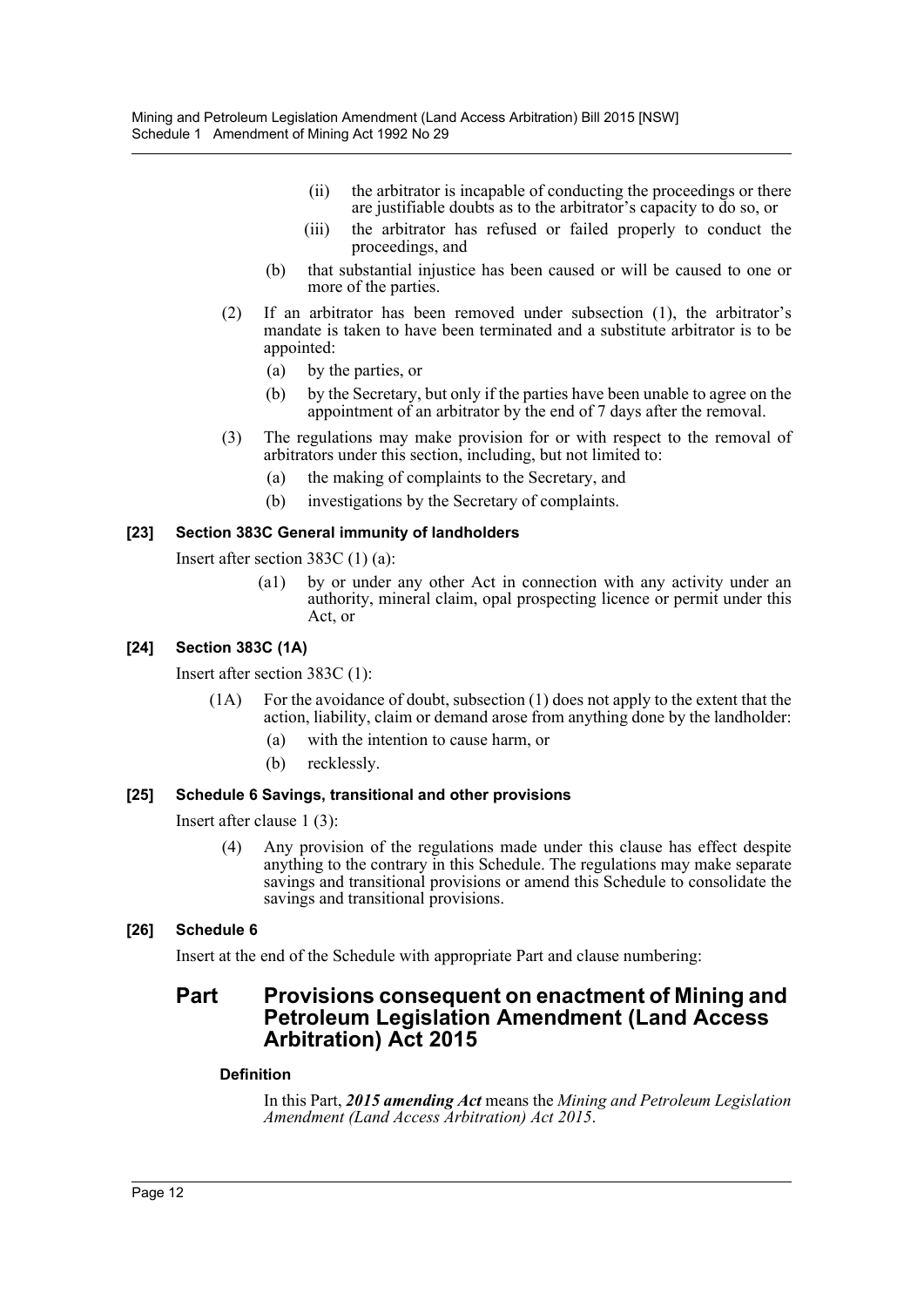#### **Application of amendments relating to general arbitration procedures to existing access arrangements and proposed access arrangements**

- (1) This clause applies to a proposed access arrangement for which notice had been given under section 142 before the commencement of this clause, but which was not agreed or determined before that commencement.
- (2) Sections 144 (2), 145, 146, 147, 148 (1) and 155 (1), as in force immediately before their amendment, substitution or repeal by the 2015 amending Act continue to apply to access arrangements and proposed access arrangements to which this clause applies.
- (3) Sections 145A, 145B, 148B and 156A do not apply to access arrangements and proposed access arrangements to which this clause applies.

#### **Application of amendments relating to costs to existing access arrangements and proposed access arrangements**

- (1) This clause applies to a proposed access arrangement for which notice had been given under section 142 before the commencement of this clause, but which has not been agreed or determined before that commencement.
- (2) Sections 141 (2A) and 152 (1) as in force immediately before their repeal by the 2015 amending Act continue to apply to access arrangements and proposed access arrangements to which this clause applies.
- (3) Sections 142  $(2A)$ – $(2D)$ , 148C, 151A and 158A do not apply to access arrangements and proposed access arrangements to which this clause applies.

#### **Application of amendments relating to costs in Land and Environment Court**

Sections 31 (6), 49 (6), 62 (6B) and 155 (8) and (9), as inserted by the 2015 amending Act, do not apply to proceedings in the Land and Environment Court commenced, but not finally determined, before the commencement of this clause.

#### **Application of amendments relating to the definition of "significant improvement"**

The substitution of the definition of *significant improvement* in the Dictionary to the Act by the 2015 amending Act does not apply in relation to the following:

- (a) any proceedings in the Land and Environment Court under section 31, 49, 62 or 188 of the Act, or
- (b) any proceedings in that Court in relation to a dispute concerning an access arrangement for which notice had been given under section 143 before the commencement of this clause,

that were commenced, but not finally determined, before the commencement of this clause.

# **[27] Dictionary**

#### Omit the definition of *significant improvement*. Insert instead:

*significant improvement* on land, in relation to an authorisation or an access arrangement, means a work or structure that:

- (a) is a substantial and valuable improvement to the land, and
- (b) is reasonably necessary for the operation of the landholder's lawful business or use of the land, and
- (c) is fit for its purpose (immediately or with minimal repair), and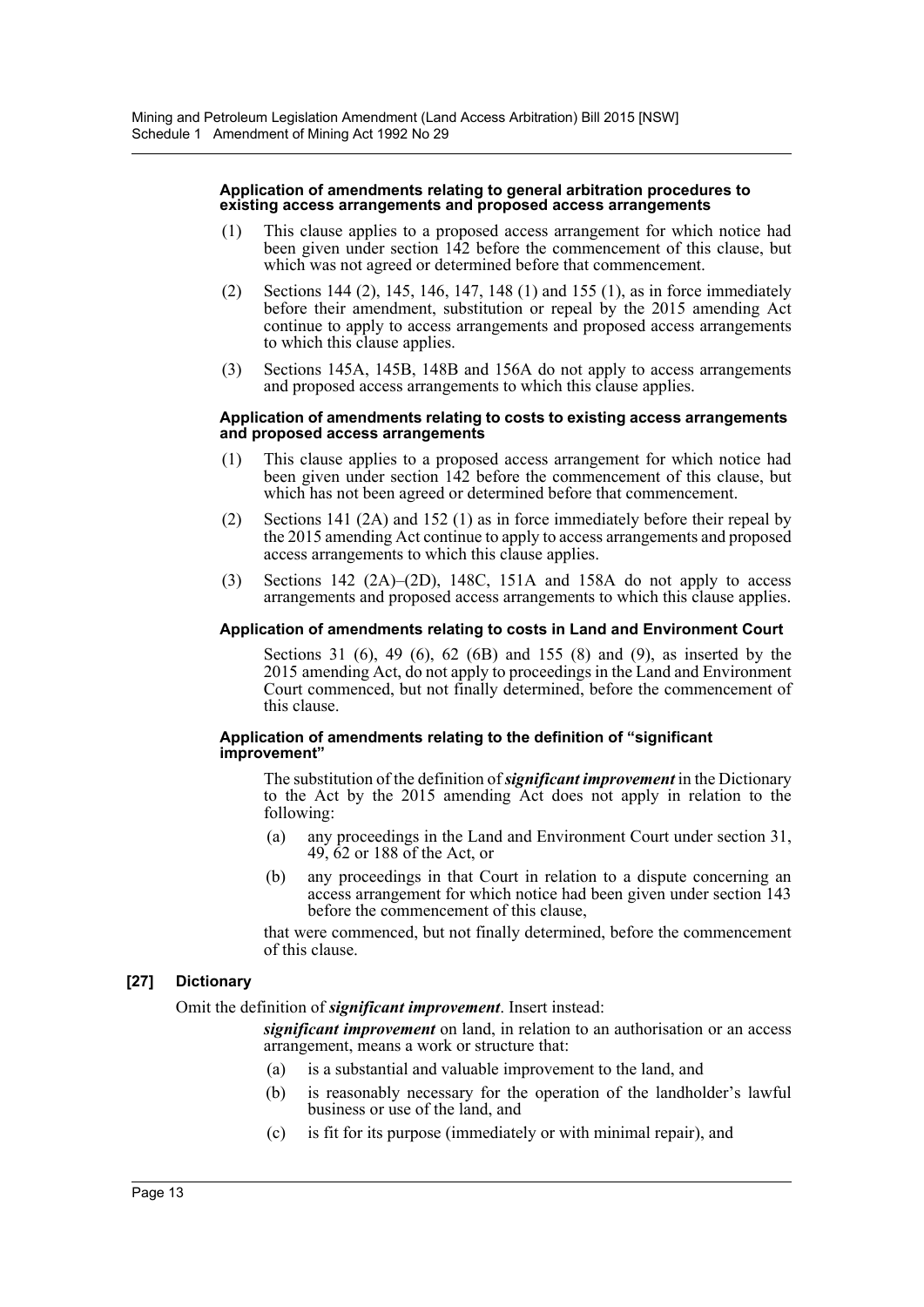- (d) cannot reasonably co-exist with the exercise of rights under the authorisation or the access arrangement without hindrance to the full and unencumbered operation or functionality of the work or structure, and
- (e) cannot reasonably be relocated or substituted without material detriment to the landholder,

and includes any work or structure prescribed by the regulations for the purposes of this definition, but does not include any work or structure excluded from this definition by the regulations.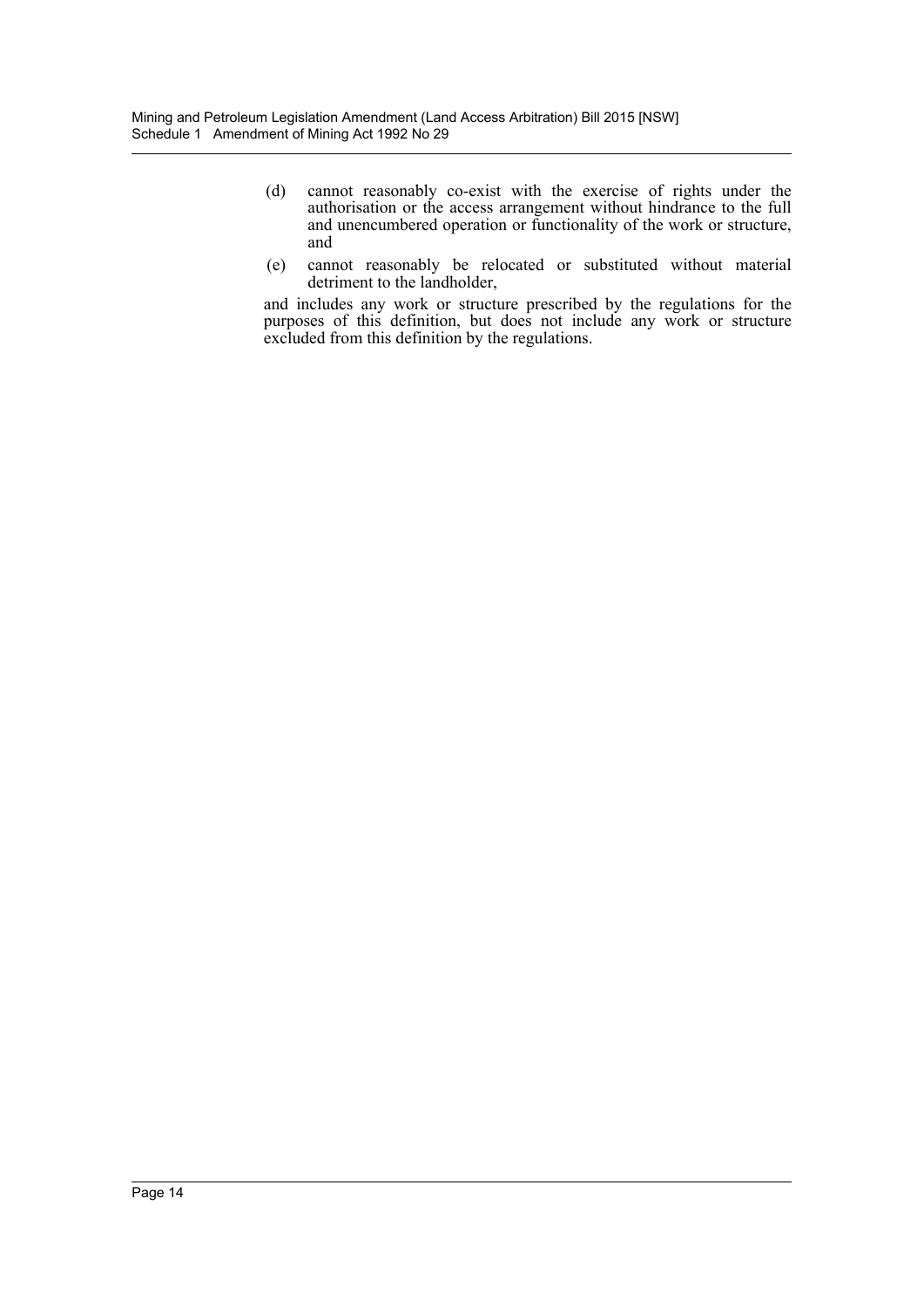# <span id="page-15-0"></span>**Schedule 2 Amendment of Petroleum (Onshore) Act 1991 No 84**

# **[1] Section 3 Definitions**

Insert in alphabetical order in section 3 (1): *access arrangement* means an access arrangement under Part 4A or 4B.

# **[2] Section 19 Renewal of title**

Insert after section 19 (5):

- (6) The area of land over which an exploration licence or assessment lease is renewed may differ from the area of land over which the renewal of the licence or lease is sought, but not so as to include any land that was not subject to the licence or lease immediately before the renewal.
- (7) If an exploration licence or assessment lease is renewed as to part only of the land to which the application for renewal relates, the licence or lease ceases to have effect in relation to the remainder of the land on the date on which the renewal takes effect.

# **[3] Section 41**

Omit the section. Insert instead:

# **41 Rights of holders of production leases**

- (1) The holder of a production lease may, in accordance with the conditions of the lease:
	- (a) prospect in and on the land comprised in the lease for petroleum, and
	- (b) conduct petroleum mining operations in and on the land comprised in the lease, and
	- (c) construct and maintain on the land such works, buildings, plant, waterways, roads, pipelines, dams, reservoirs, tanks, pumping stations, tramways, railways, telephone lines, electric powerlines and other structures and equipment as are necessary for the full enjoyment of the lease or to fulfil the lessee's obligations under it.
- (2) While a production lease is in force, the holder of the lease and any person acting as agent or employee of the holder, or delivering goods or providing services to the holder, for the purpose of a requirement of or an activity authorised by the lease may:
	- (a) for that purpose enter and be on the land included in the lease, and
	- (b) do anything so authorised or required.
- (3) Despite subsections (1) and (2), a holder of a production lease may carry out activities on the land comprised in the lease only in accordance with an access arrangement applying to that land.

# **[4] Section 69D Matters for which access arrangement to provide**

Omit section 69D (1) (f).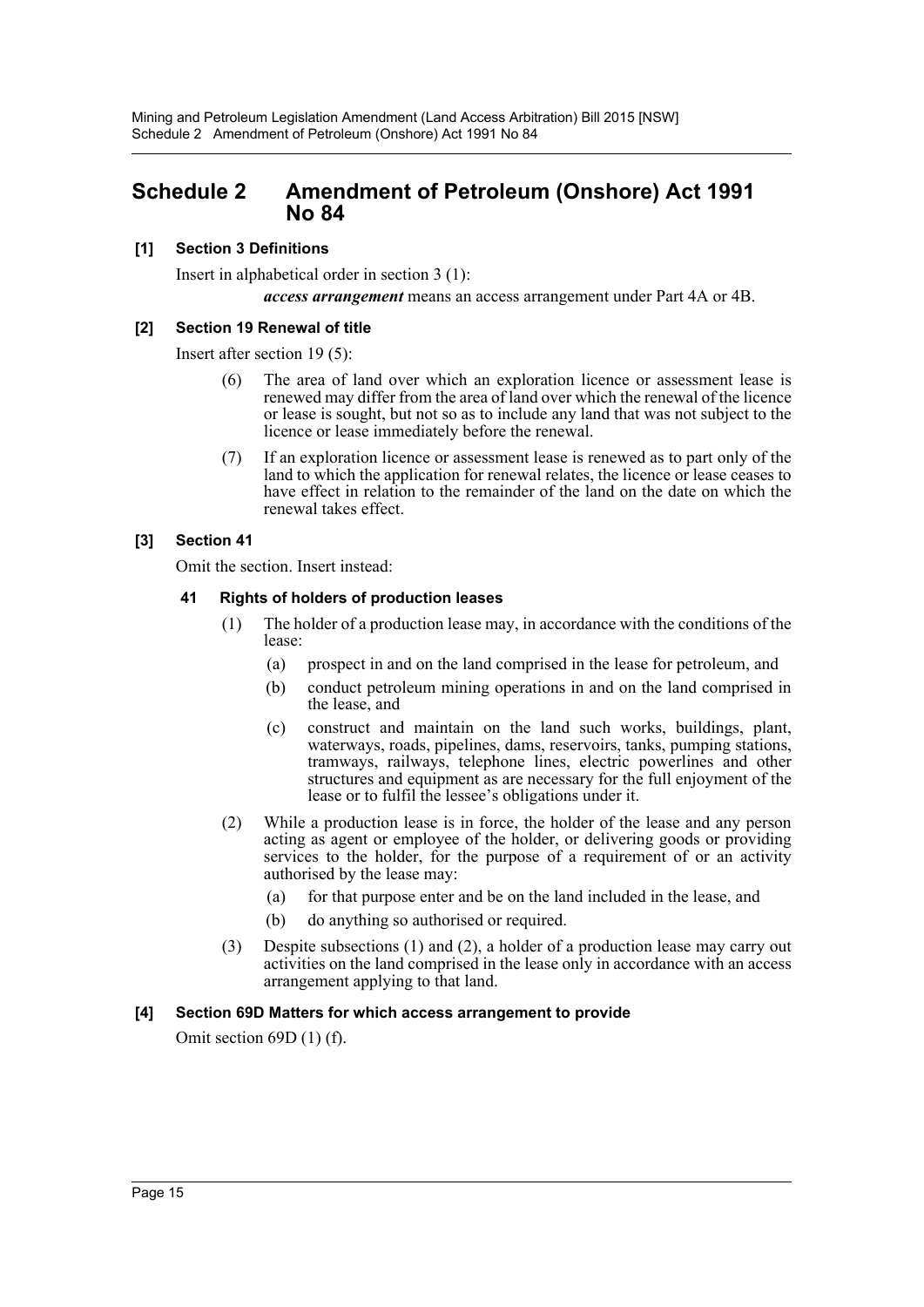# **[5] Section 69D (2)**

Omit the subsection. Insert instead:

(2) An access arrangement must specify the compensation that is payable to each landholder of the land concerned as a consequence of the holder of the prospecting title carrying out prospecting operations on the land.

# **[6] Section 69D (2A)**

Omit the subsection.

# **[7] Section 69D (4)**

Insert "or the holder of a prospecting title" after "by the landholder".

# **[8] Sections 69DA and 69DB**

Insert after section 69D:

#### **69DA Access code**

- (1) The regulations may prescribe a code (an *access code*) containing provisions relating to access to land by the holder of a prospecting title and the carrying out of activities on that land by the holder.
- (2) The regulations may designate any or all of the provisions of an access code as mandatory provisions.
- (3) An access code may contain non-binding guidelines relating to negotiating and agreeing access arrangements.

#### **69DB Application of mandatory provisions of access codes**

- (1) An access arrangement is taken to include provisions in the same terms as the mandatory provisions of the access code.
- (2) A provision of an access arrangement has no effect to the extent that it contains obligations on the holder of the prospecting title that are less stringent than those in a mandatory provision.

**Note.** See also section 69D (3) which deals with inconsistency between provisions of access arrangements and provisions of regulations.

#### **[9] Section 69E Holder of prospecting title to seek access arrangement**

Insert after section 69E (2):

- (2A) The holder of the prospecting title must pay the reasonable costs of the landholder of the land concerned in participating in negotiating the access arrangement.
- (2B) The maximum amount of reasonable costs payable by the holder of the prospecting title is the amount set out by the Minister by order published in the Gazette.
- (2C) In making the order, the Minister must have regard to the following:
	- (a) time spent participating in negotiating the access arrangement,
	- (b) legal costs of negotiating the access arrangement,
	- (c) costs of engaging experts as part of the negotiation process.
- (2D) Nothing in this section prevents a holder of a prospecting title, at the holder's discretion, paying other amounts to a landholder.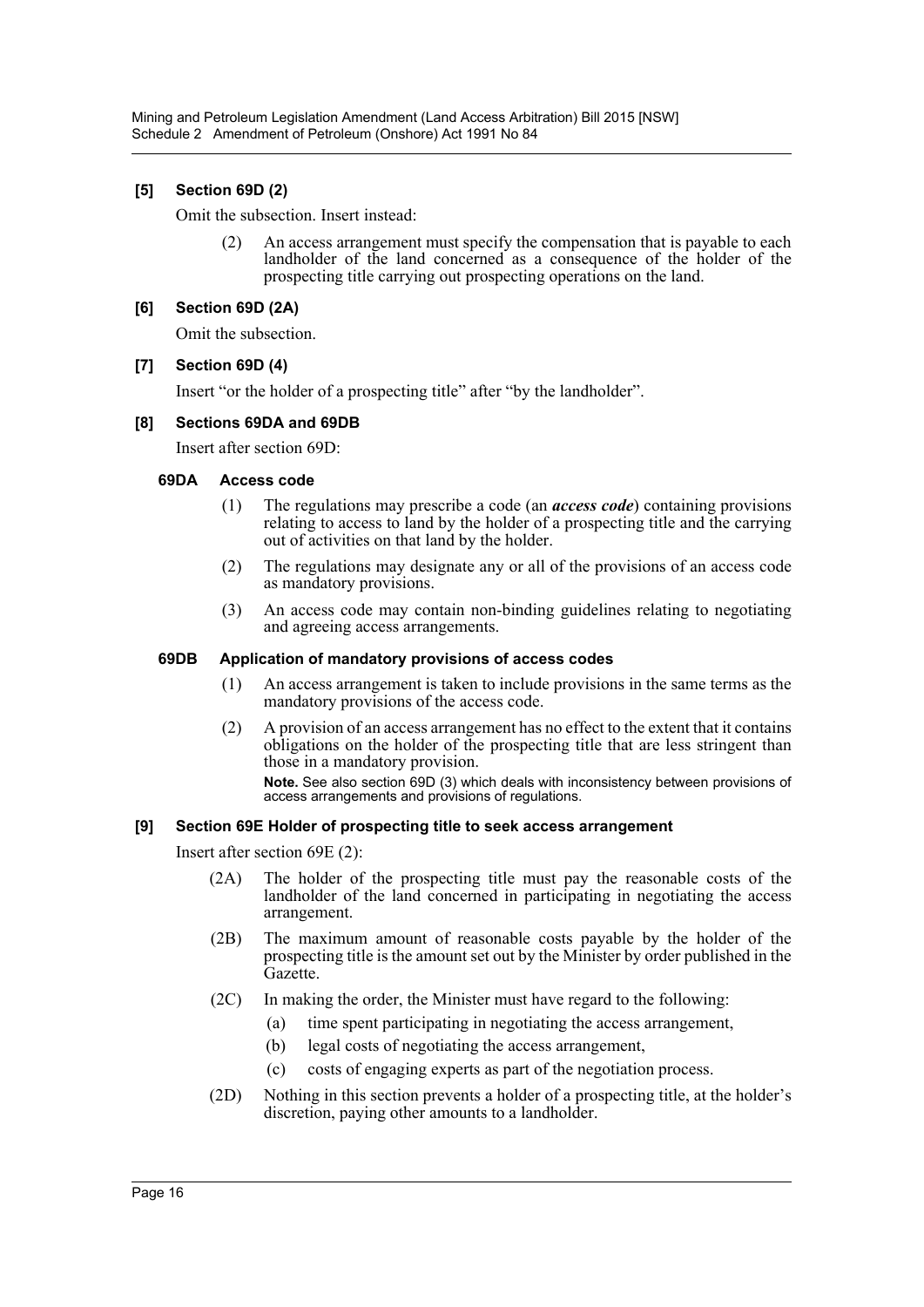- (2E) An order relating to costs may:
	- (a) apply generally or be limited in its application by reference to specified exceptions or factors, or
	- (b) apply differently according to different factors of a specified kind, or
	- (c) authorise any matter or thing to be from time to time determined, applied or regulated by any specified person or body,

or may do any combination of those things.

- (2F) The regulations may make provision for or with respect to the payment of costs under this section, including, but not limited to, the following:
	- (a) the timing or frequency of payments,
	- (b) evidence of costs incurred to be provided to the holder of the prospecting title.
- (2G) The holder of a prospecting title and the landholder of the land concerned must negotiate on an access arrangement in good faith.

#### **[10] Section 69G Appointment of arbitrator in default of agreement**

Omit section 69G (2) and (3). Insert instead:

(2) At the same time as, or after, an application is made under this section, but before an arbitrator is appointed, the holder of the prospecting title concerned must pay the application fee prescribed by the regulations for the purposes of this section.

# **[11] Sections 69H, 69HA and 69HB**

Omit section 69H. Insert instead:

#### **69H Arbitration process—mediation before arbitration hearing**

- (1) As soon as practicable after having been appointed, an arbitrator:
	- (a) must fix a time and place for conducting a mediation of the question of access to the land concerned, and
	- (b) must cause notice of his or her appointment, and of the time and place fixed for conducting the mediation, to be given to the holder of the prospecting title and to each landholder.
- (2) The arbitrator may, by a further notice served on the holder of the prospecting title and on each landholder, vary the time or place fixed for conducting the mediation.
- (3) The arbitrator must, at the time and place fixed under this section, conduct a mediation of the question of access to the land concerned.

#### **69HA Mediation**

- (1) An arbitrator conducting a mediation under this Part:
	- (a) must use his or her best endeavours to bring the parties to a settlement acceptable to all of them, and
	- (b) may communicate with the parties collectively or separately, and
	- (c) must treat information obtained by the arbitrator from a party with whom he or she communicates separately as confidential, unless that party otherwise agrees.
- (2) The parties to a mediation must participate in the mediation in good faith.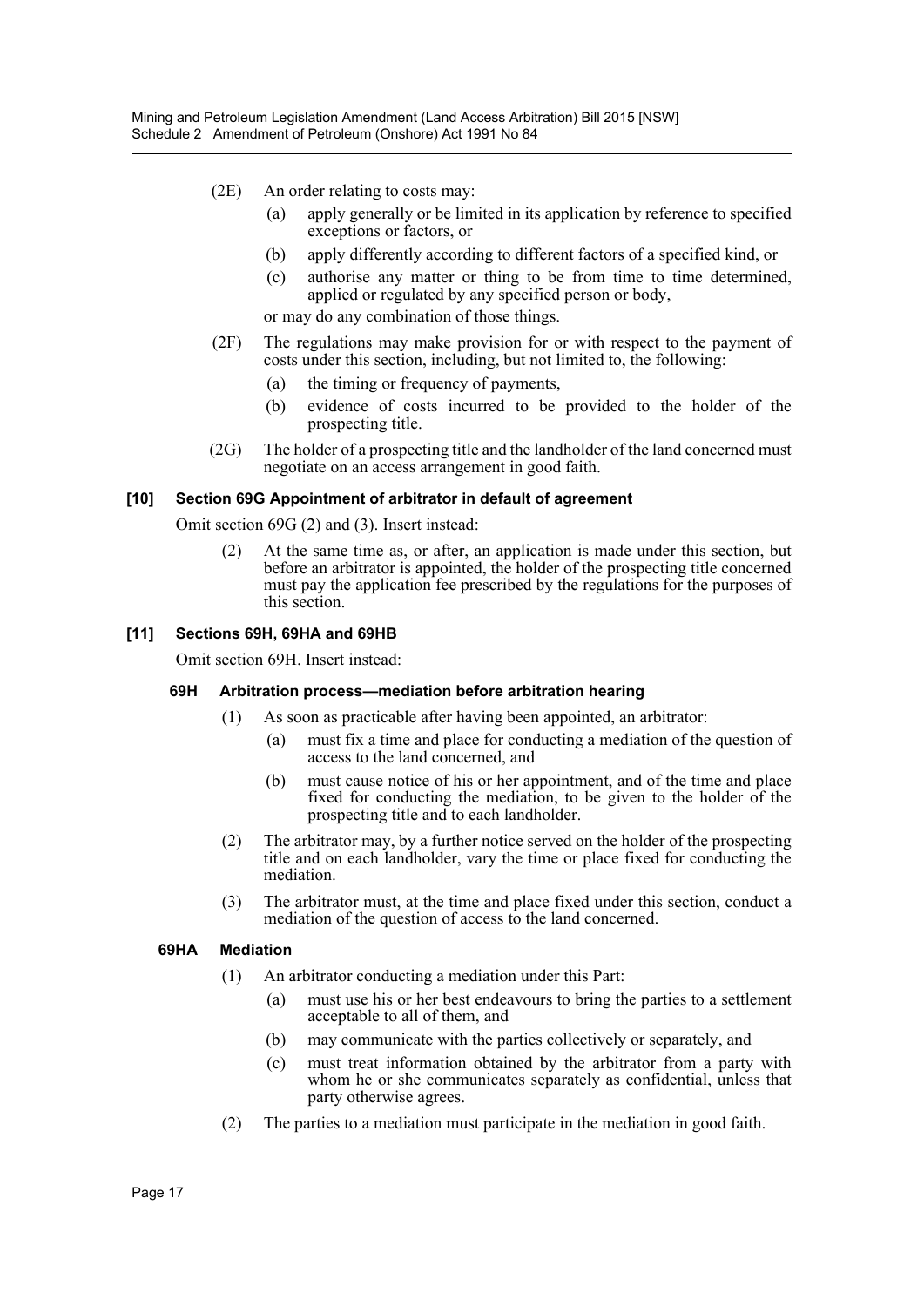- (3) A mediation terminates if:
	- (a) the parties agree to terminate the mediation, or
	- (b) any party terminates the mediation, by notice in writing, served on the other parties and the arbitrator, or
	- (c) the arbitrator terminates the mediation, or
	- (d) the parties agree on an access arrangement.
- (4) An arbitrator who has acted as mediator in a mediation that is terminated under subsection  $(3)$   $(a)$ – $(c)$ :
	- (a) may refuse to conduct the subsequent arbitration, and
	- (b) must not conduct the subsequent arbitration unless, at the time of or after the termination of the mediation, all the parties to the arbitration (including the arbitrator) consent in writing.
- (5) If:
	- (a) an arbitrator has obtained confidential information from a party during a mediation, and
	- (b) the mediation has been terminated under subsection  $(3)$   $(a)$ – $(c)$ , and
	- (c) the parties have consented to the arbitrator conducting the subsequent arbitration,

the arbitrator must, as soon as reasonably practical after that consent has been given, disclose to all other parties to the arbitration so much of the information as the arbitrator considers material to the arbitration.

- (6) If the parties consent under subsection (4) (b), no objection may be taken to the conduct of the subsequent arbitration by the arbitrator solely on the ground that he or she has previously conducted a mediation in accordance with this section.
- (7) If the arbitrator refuses to conduct the subsequent arbitration under subsection  $(4)$  (a) or the parties do not consent under subsection  $(4)$  (b), the arbitrator's mandate is taken to have been terminated and a substitute arbitrator may be appointed:
	- (a) by the parties, or
	- (b) by the Secretary, but only if the parties have been unable to agree on the appointment of an arbitrator by the end of 7 days after the termination of the mediation.
- (8) Before a substitute arbitrator is appointed under this section, the holder of the prospecting title concerned must pay the application fee prescribed by the regulations for the purposes of this section.
- (9) The substitute arbitrator is not required to conduct a mediation under this Part.

#### **69HB Arbitration hearing**

- (1) If the mediation is unsuccessful, the arbitrator must, as soon as practicable after its conclusion:
	- (a) fix a time and place for conducting a hearing of the question of access to the land concerned, and
	- (b) cause notice of the time and place fixed for conducting the hearing to be given to the holder of the prospecting title and to each landholder.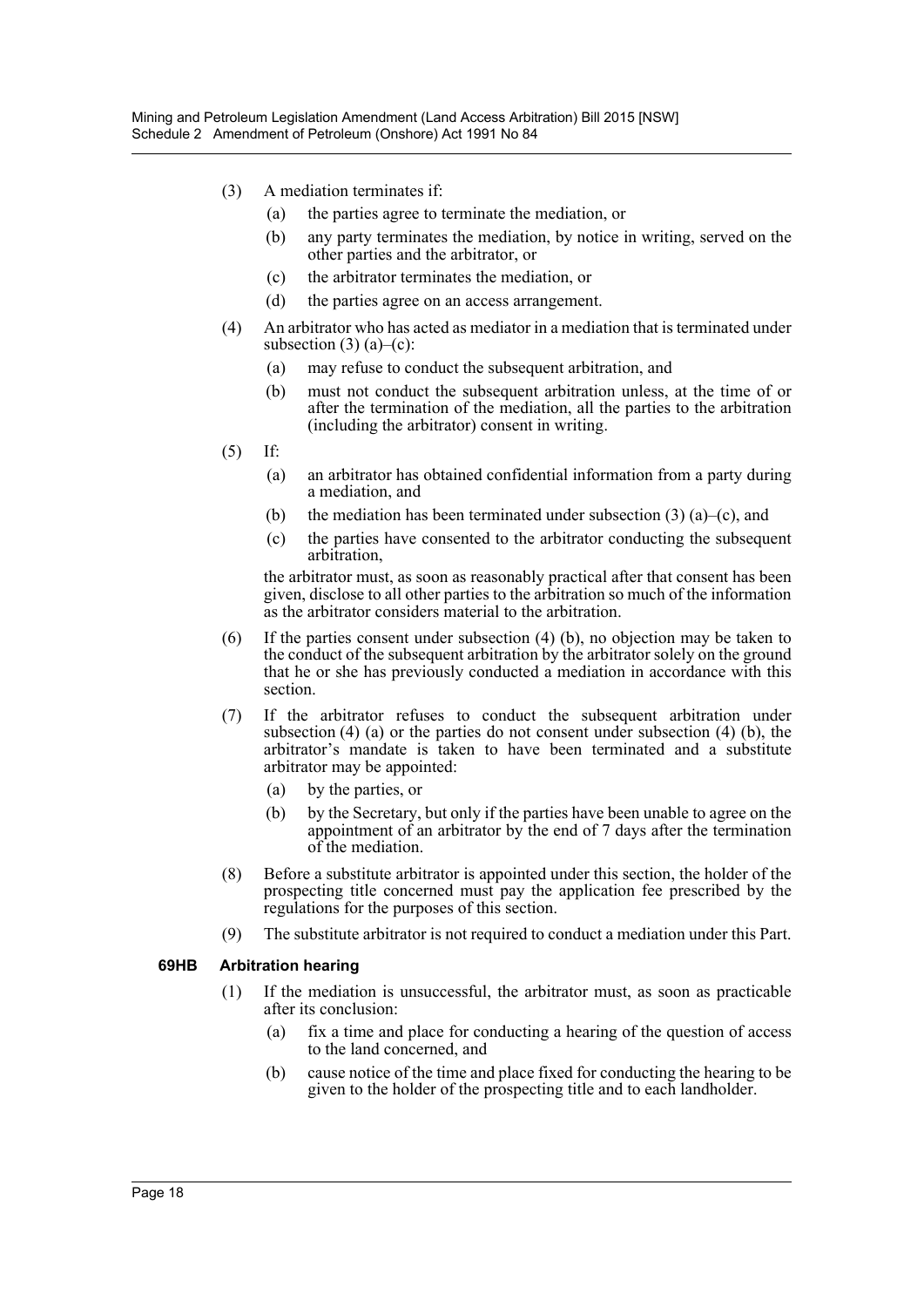- (2) The arbitrator may, by a further notice served on the holder of the prospecting title and on each landholder, vary the time or place fixed for conducting the hearing.
- (3) The arbitrator must, at the time and place fixed under this section, conduct a hearing into the question of access to the land concerned.

# **[12] Section 69I**

Omit the section. Insert instead:

#### **69I Right of appearance**

At any mediation of, or hearing into, the question of access to any land by the holder of a prospecting title, the holder and each landholder:

- (a) are entitled to appear and be heard, and
- (b) may be represented by an agent or by an Australian legal practitioner.

# **[13] Section 69J Conciliation**

Omit the section.

# **[14] Section 69K Conduct of arbitration**

Omit section 69K (1). Insert instead:

- (1) The parties to an arbitration must participate in the arbitration in good faith.
- (1A) An arbitrator may terminate an arbitration at any time at the request of the parties.

# **[15] Sections 69KA, 69KB and 69KC**

Insert after section 69K:

#### **69KA Approved arbitration procedures**

- (1) The Secretary may, by order published in the Gazette, approve arbitration procedures for the conduct of mediations and arbitrations under this Part (*approved arbitration procedures*).
- (2) The approved arbitration procedures may include guidance materials for the benefit of the parties and arbitrators.
- (3) The approved arbitration procedures may also include, but are not limited to, the following:
	- (a) objectives and principles for arbitration,
	- (b) responsibilities of parties and the arbitrator in the arbitration process,
	- (c) stages and timeframes for the arbitration framework,
	- (d) processes for dealing with significant improvements,
	- (e) confidentiality,
	- (f) suspension of mediation or arbitration proceedings in certain circumstances,
	- (g) production of evidence of costs incurred by landholders.
- (4) Unless the parties and the arbitrator agree otherwise, mediation and arbitration under this Part is to be conducted in accordance with the provisions of the approved arbitration procedures.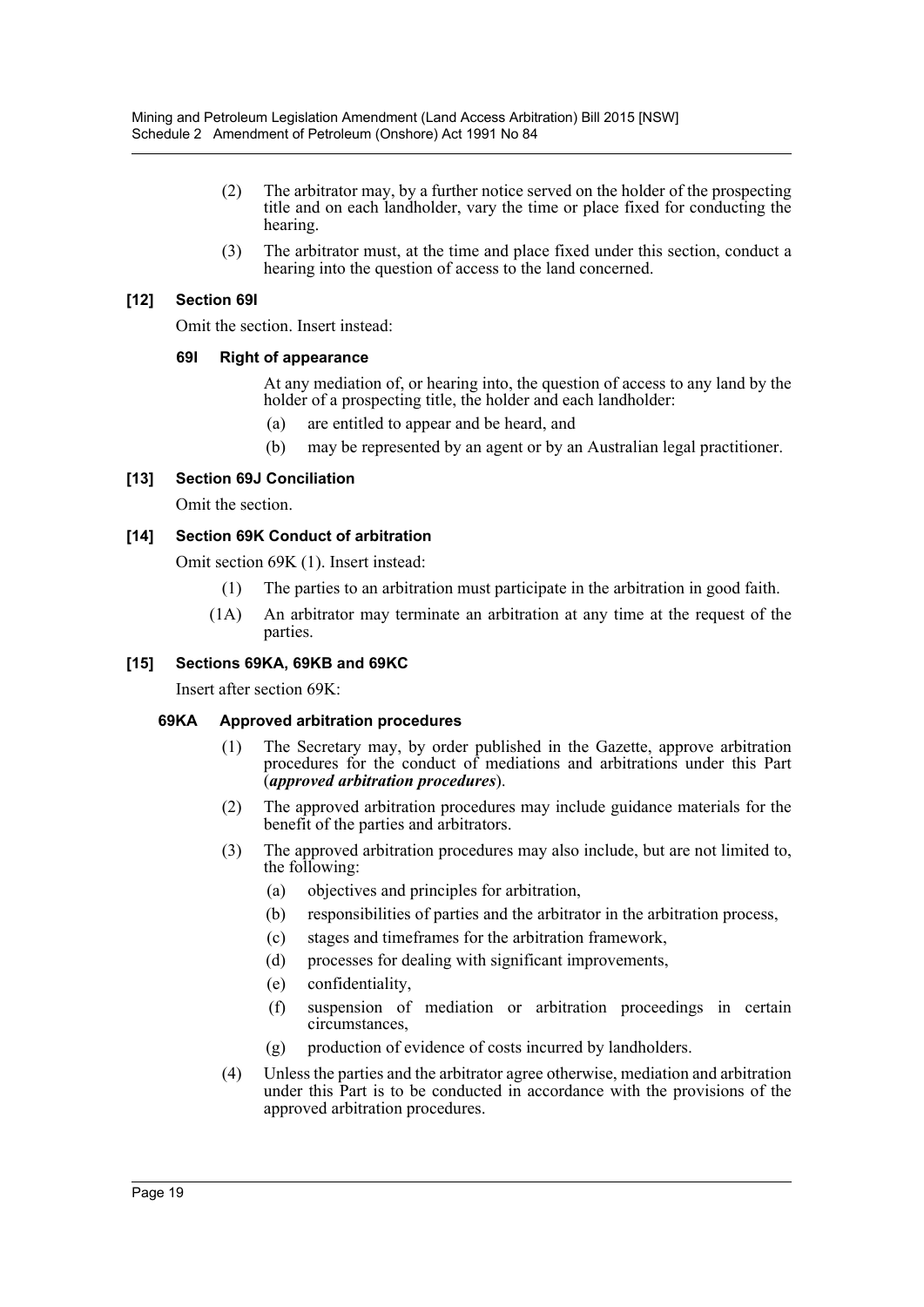- (5) In the event of an inconsistency between a provision of the approved arbitration procedures and a provision of this Act or of the regulations, the provision of this Act or of the regulations prevails.
- (6) If a matter is not provided for in this Act, the regulations or the approved arbitration procedures, the procedure at a mediation or a hearing is to be as determined by the arbitrator.
- (7) Approved arbitration procedures take effect on the day on which the procedures are published in the Gazette or, if a later day or days are specified for that purpose, on the later day or days so specified.
- (8) Sections 40 and 41 of the *Interpretation Act 1987* apply to the approved arbitration procedures under this section in the same way as they apply to statutory rules within the meaning of that Act.

#### **69KB Site inspection by arbitrator**

An arbitrator conducting a mediation or a hearing may enter the land concerned and inspect it at a reasonable time after giving reasonable notice to the landholder.

#### **69KC Costs of landholder participation in mediation and arbitration**

- (1) The holder of the prospecting title must pay the reasonable costs of the landholder of the land concerned in participating in the mediation and arbitration.
- (2) The maximum amount of reasonable costs is the amount set out by the Minister by order published in the Gazette.
- (3) In making the order, the Minister must have regard to the following:
	- (a) time spent participating in the mediation and arbitration,
	- (b) legal costs in participating in the mediation and arbitration,
	- (c) costs of engaging experts as part of the mediation and arbitration process.
- (4) Nothing in this section prevents a holder of a prospecting title, at the holder's discretion, paying other amounts to a landholder.
- (5) An order relating to costs may:
	- (a) apply generally or be limited in its application by reference to specified exceptions or factors, or
	- (b) apply differently according to different factors of a specified kind, or
	- (c) authorise any matter or thing to be from time to time determined, applied or regulated by any specified person or body,

or may do any combination of those things.

#### **[16] Section 69NA**

Insert after section 69N:

#### **69NA Determination as to costs**

- (1) This section applies to an arbitrator in the following circumstances:
	- (a) as soon as practicable after an interim determination is taken to be a final determination,
	- (b) on making a final determination under this Part,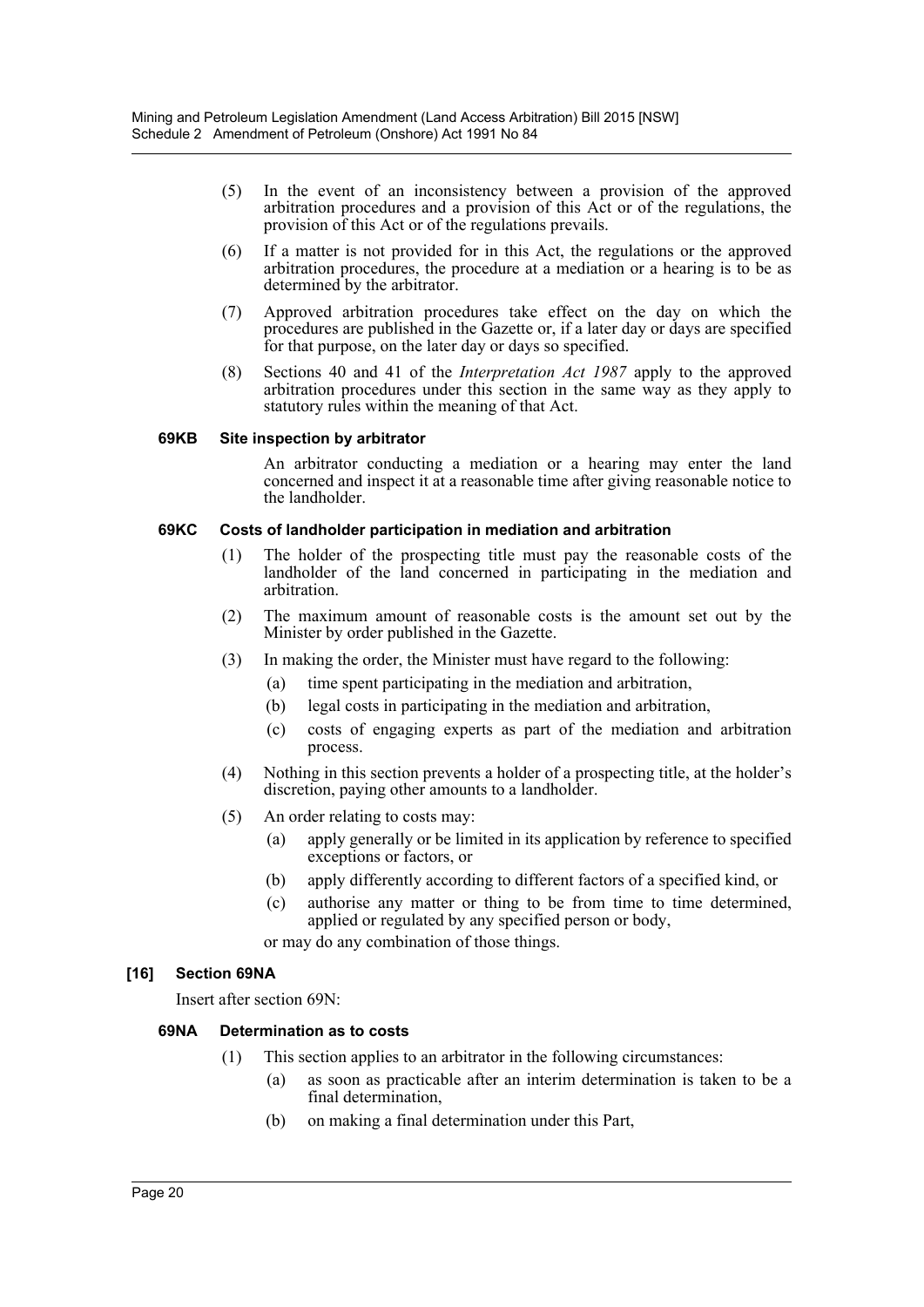- (c) before terminating an arbitration at the request of the parties.
- (2) The arbitrator must determine the following:
	- (a) if the parties have disputed a payment to cover the landholder's costs in negotiating the access arrangement, the amount of that payment (in accordance with section 69E), and
	- (b) the reasonable costs of the landholder in participating in the mediation and arbitration (in accordance with section 69KC).
- (3) When determining a payment to cover the reasonable costs of the landholder in participating in the mediation and arbitration, the arbitrator must:
	- (a) consider whether or not the landholder has acted unreasonably in the negotiation, mediation or arbitration, and
	- (b) deduct an amount that in the opinion of the arbitrator represents the amount by which the unreasonable conduct increased the costs of the negotiation, mediation or arbitration.

# **[17] Section 69O Costs of mediation and arbitration hearing**

Omit section 69O (1).

# **[18] Section 69Q Liability**

Insert "a mediation or" after "purposes of".

# **[19] Section 69R Review of determination**

Omit "(other than a determination referred to in section 69J (2))" from section 69R (1).

#### **[20] Section 69R (8) and (9)**

Insert after section 69R (7):

- The holder of the prospecting title must pay the reasonable costs of the landholder of the land concerned in a review of a determination under this section.
- (9) The Land and Environment Court, in determining those reasonable costs, must consider whether or not the landholder has acted unreasonably in the negotiation, mediation, arbitration or review proceedings.

# **[21] Section 69SA**

Insert after section 69S:

#### **69SA Register of arbitrated access arrangements**

(1) As soon as is practicable after an access arrangement is determined by an arbitrator, the holder of the prospecting title must provide the Secretary with a copy of the final access arrangement.

Maximum penalty: 100 penalty units (in the case of a corporation) or 50 penalty units (in the case of an individual).

- (2) The Secretary is to keep and maintain a register of all final access arrangements provided to him or her.
- (3) The Secretary is not required to include in the register:
	- (a) personal information (within the meaning of the *Privacy and Personal Information Protection Act 1998*) about an individual, or
	- (b) any other information prescribed by the regulations, or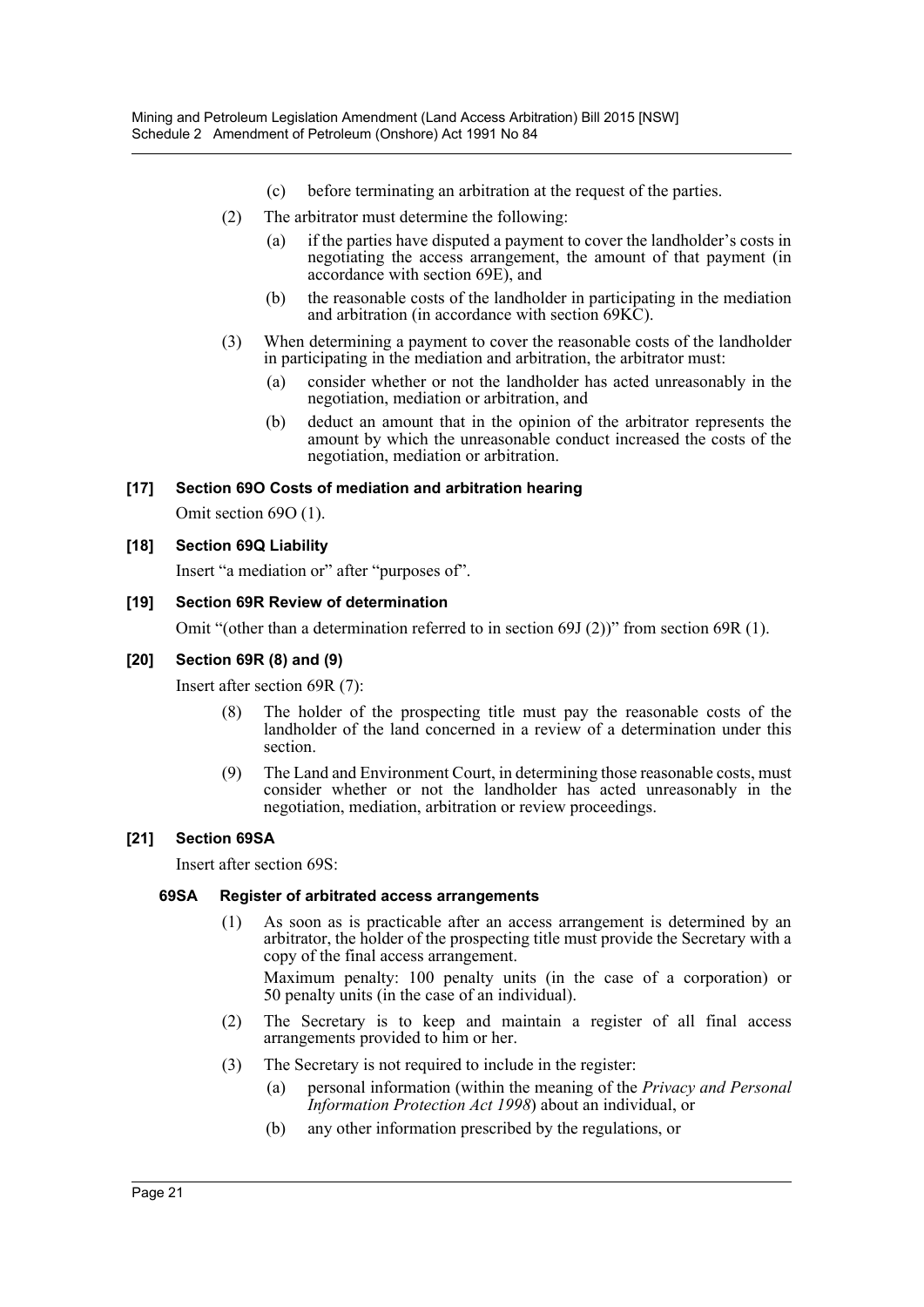- (c) any other information that the Secretary determines should be kept confidential.
- (4) The register is to be made available for public inspection on the Department's website.

#### **[22] Section 69T**

Omit the section. Insert instead:

#### **69T Variation of access arrangements**

- (1) An access arrangement may be varied:
	- (a) in accordance with the terms of the arrangement relating to its variation, or
	- (b) by the agreement of the parties to the arrangement, or
	- (c) by an arbitrator under this section (whether or not the access arrangement was determined by an arbitrator), or
	- (d) on application by any of the parties to the arrangement, by order of the Land and Environment Court if the arrangement was determined by a court or an arbitrator.
- (2) A party to an access arrangement may, by written notice served on all the other parties to the arrangement, request the parties to agree to the appointment of an arbitrator.
- (3) The parties to an access arrangement may agree to the appointment of any person as an arbitrator.
- (4) Sections 69G–69N and 69O–69S apply, with all necessary changes, in relation to an arbitration under this section, subject to the following modifications:
	- (a) in the application of section 69G (1), the reference to a notice served in accordance with section 69F is taken to be a reference to a notice served in accordance with subsection (2),
	- (b) section 69G (2) does not apply and instead the following applies:
		- (2) Before an arbitrator is appointed under this section, the party requesting the appointment of an arbitrator must pay the application fee prescribed by the regulations for the purposes of this section.
	- (c) section 69KC does not apply and instead the following provision applies:

#### **69KC Costs**

Each party to the mediation and hearing conducted by the arbitrator is to bear his or her own costs in relation to the hearing.

- (d) any other modification prescribed by the regulations.
- (5) In this section, *vary* includes terminate.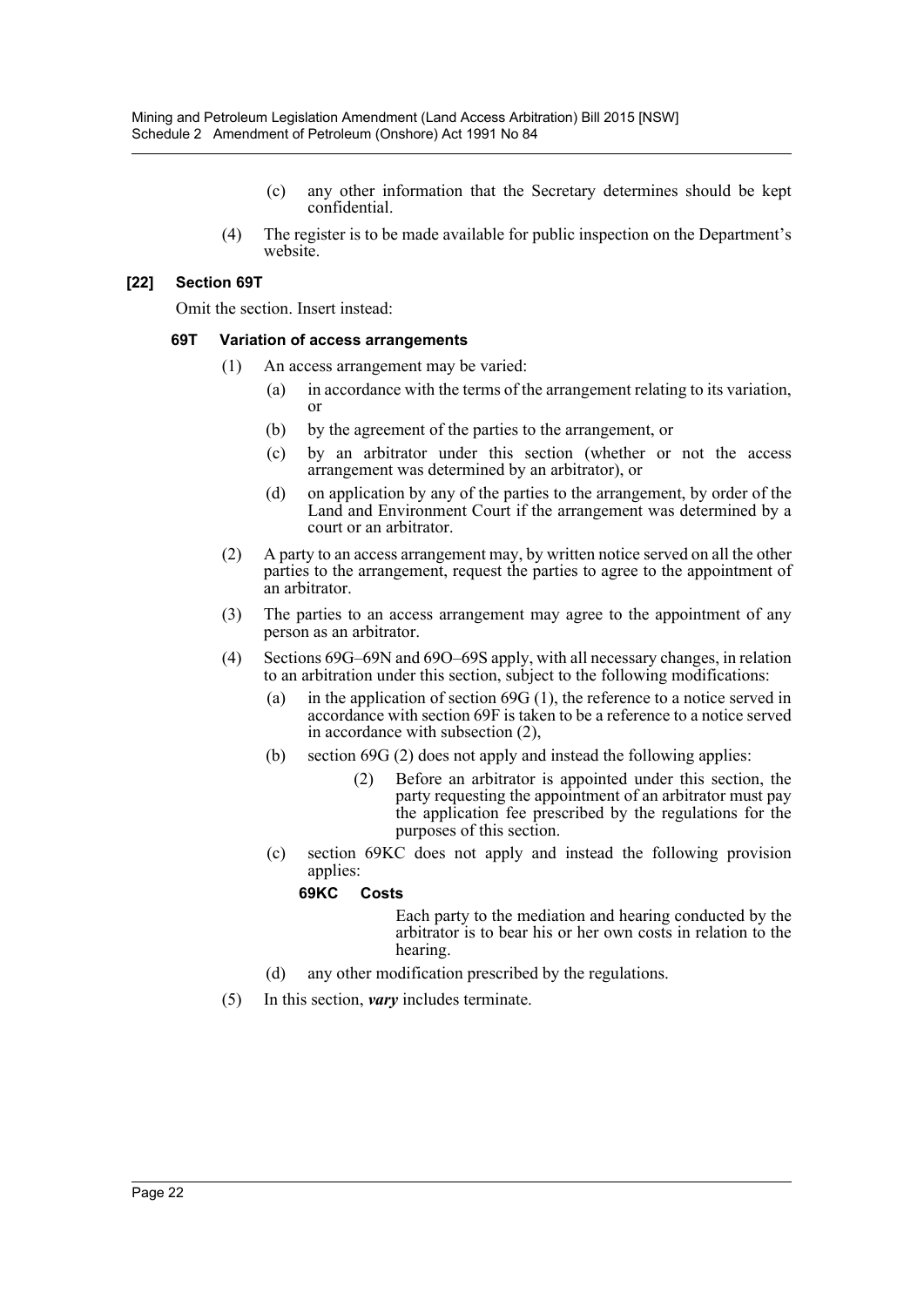#### **[23] Sections 69V and 69W**

Insert after section 69U:

#### **69V Court may determine access arrangement if already considering significant improvements etc**

- (1) If:
	- (a) a party applied to the Land and Environment Court for a determination of a matter under section 72 (4), and
	- (b) no access arrangement relates to the land concerned,

either party to those Court proceedings may apply to the Court to have the Court determine an access arrangement under this Part in relation to the land.

- (2) An application under this section must not be lodged within 28 days after the holder of the prospecting title has served notice under section 69E of an intention to obtain an access arrangement in respect of the land concerned.
- (3) The Land and Environment Court may accept or reject the application.
- (4) Subject to any order of the Land and Environment Court, an application under this section operates to stay any other access arrangement mediation or arbitration in relation to the land until the decision of the Land and Environment Court on the application.
- (5) If the Land and Environment Court decides to accept the application:
	- (a) the Land and Environment Court is, subject to the regulations, to determine an access arrangement under this Part in relation to the land, and
	- (b) any other access arrangement mediation or arbitration in relation to the land is terminated.

#### **69W Removal of Arbitration Panel arbitrator**

- (1) The Secretary may, subject to the regulations, remove an arbitrator who has been appointed under section 69G or 69HA (7) (b) if, after an investigation by the Secretary following a complaint, the Secretary is satisfied:
	- (a) that:
		- (i) circumstances exist that give rise to justifiable doubts as to the arbitrator's impartiality, or
		- (ii) the arbitrator is incapable of conducting the proceedings or there are justifiable doubts as to the arbitrator's capacity to do so, or
		- (iii) the arbitrator has refused or failed properly to conduct the proceedings, and
	- (b) that substantial injustice has been caused or will be caused to one or more of the parties.
- (2) If an arbitrator has been removed under subsection (1), the arbitrator's mandate is taken to have been terminated and a substitute arbitrator is to be appointed:
	- (a) by the parties, or
	- (b) by the Secretary, but only if the parties have been unable to agree on the appointment of an arbitrator by the end of 7 days after the removal.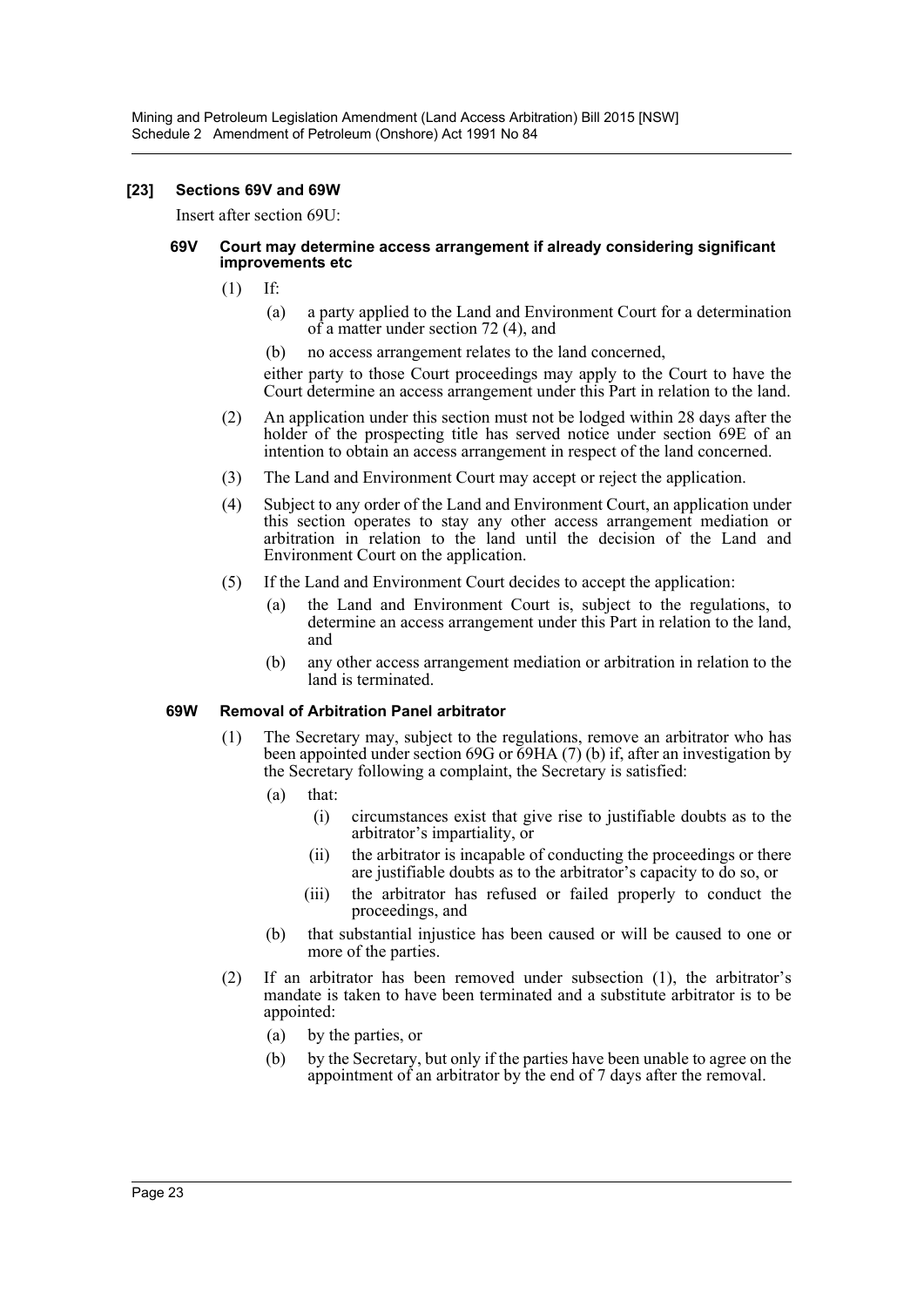- (3) The regulations may make provision for or with respect to the removal of arbitrators under this section, including, but not limited to:
	- (a) the making of complaints to the Secretary, and
	- (b) investigations by the Secretary of complaints.

# **[24] Part 4B**

Insert after Part 4A:

# **Part 4B Access arrangements for production leases**

**Note.** Section 41 (3) provides that a holder of a production lease may conduct activities on the land comprised in the lease only in accordance with an access arrangement applying to that land.

#### **69X Part 4A extends to access arrangements for production leases**

- (1) Part 4A (other than sections 69A–69C and 69D (4) and (5)) extends to access arrangements for the purpose of conducting petroleum mining operations under a production lease as if references in that Part to:
	- (a) a prospecting title were references to a production lease, and
	- (b) prospecting operations were references to petroleum mining operations.
- (2) The extension of Part 4A by this section is subject to any necessary changes and any other modification prescribed by the regulations.

# **[25] Section 72 Restrictions on rights of holders of titles over other land**

Omit section 72 (1) (c). Insert instead:

(c) on which is situated any significant improvement, other than an improvement constructed or used for mining or prospecting operations,

# **[26] Section 72 (3)**

Omit the subsection.

# **[27] Section 72 (5)–(7)**

Insert after section 72 (4):

- (5) The holder of the petroleum title is to pay the costs of the owner of the dwelling-house, garden, vineyard or orchard or improvement (or occupant of the dwelling-house) in those proceedings in the Land and Environment Court.
- (6) In this section, *significant improvement* on land, in relation to a petroleum title or an access arrangement, means a work or structure that:
	- (a) is a substantial and valuable improvement to the land, and
	- (b) is reasonably necessary for the operation of the landholder's lawful business or use of the land, and
	- (c) is fit for its purpose (immediately or with minimal repair), and
	- (d) cannot reasonably co-exist with the exercise of rights under the petroleum title or the access arrangement without hindrance to the full and unencumbered operation or functionality of the work or structure, and
	- (e) cannot reasonably be relocated or substituted without material detriment to the landholder,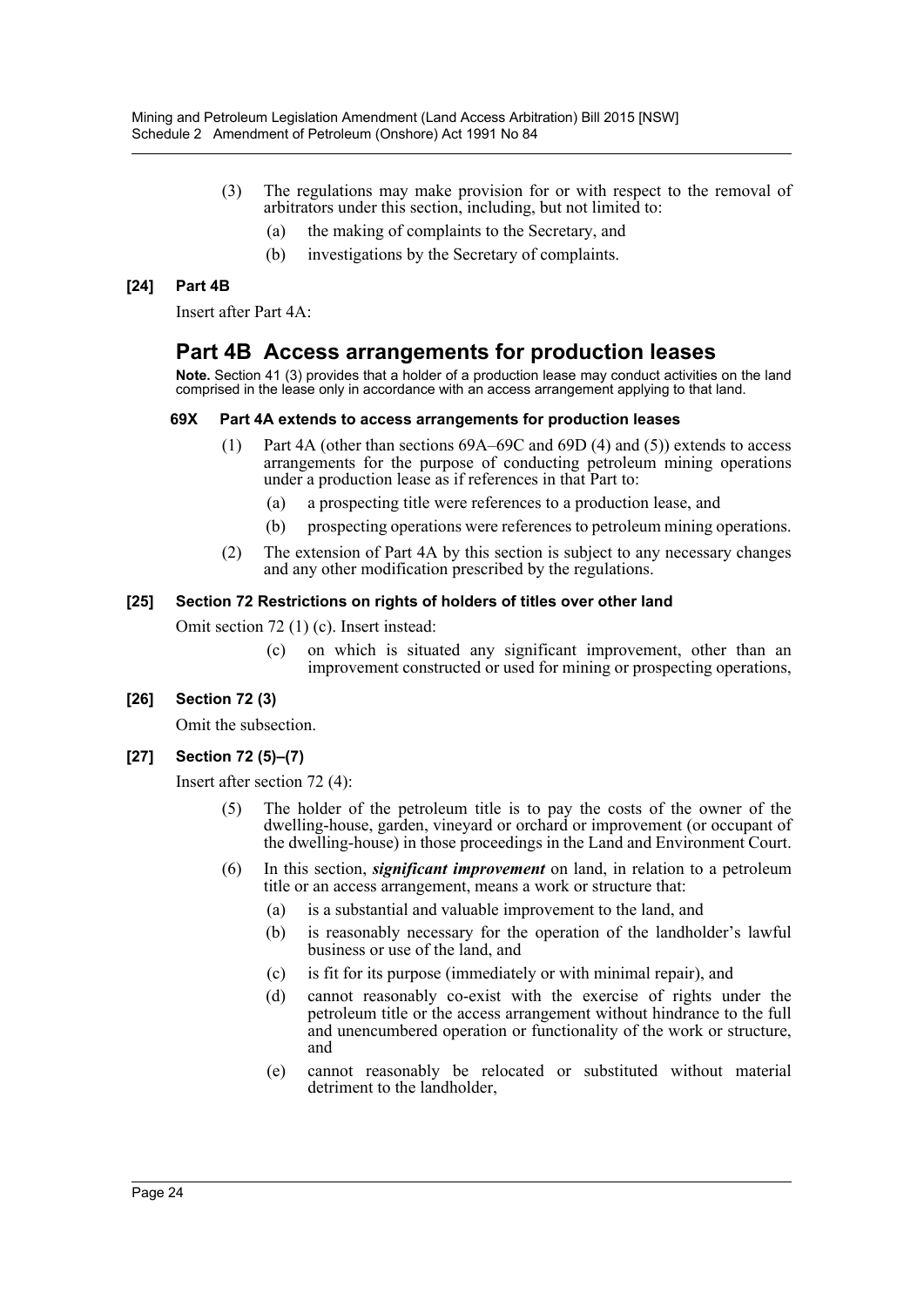and includes any work or structure prescribed by the regulations for the purposes of this definition, but does not include any work or structure excluded from this definition by the regulations.

(7) This section does not apply to the holder of a petroleum title who carries out a seismic survey on a road within the meaning of the *Road Transport Act 2013*, but only if the holder has given written notice of at least 21 days (or such other period as is prescribed by the regulations) of the carrying out of the seismic survey to the owner of the dwelling-house, garden, vineyard, orchard or improvement concerned (and, in the case of a dwelling-house, the occupant).

# **[28] Section 107A**

Insert before section 107:

#### **107A Definition**

In this Part:

*compensable loss* means loss caused, or likely to be caused, by:

- (a) damage to the surface of land, to crops, trees, grasses or other vegetation (including fruit and vegetables) or to buildings, structures or works, being damage which has been caused by or which may arise from prospecting or mining operations, or
- (b) deprivation of the possession or of the use of the surface of land or any part of the surface, or
- (c) severance of land from other land of the landholder, or
- (d) surface rights of way and easements, or
- (e) destruction or loss of, or injury to, disturbance of or interference with, stock, or
- (f) damage consequential on any matter referred to in paragraphs  $(a)$ –(e).

#### **[29] Section 107 Compensation**

Omit section 107 (1). Insert instead:

(1) On the granting of a petroleum title, each person having any estate or interest in any land becomes entitled to compensation for any compensable loss suffered, or likely to be suffered, by the person as a result of the exercise of the rights conferred by the title or by an access arrangement in respect of the title. **Note.** A *petroleum title* is an exploration licence, assessment lease, production lease or special prospecting authority in force under this Act.

#### **[30] Section 108 Parties to agree as to compensation**

Insert after section 108 (2):

(3) Subsection (2) does not apply to compensation that is to be determined under an access arrangement that is required to be agreed or determined in accordance with Part 4A or 4B of this Act.

#### **[31] Section 109 Measure of compensation**

Omit section 109 (1).

#### **[32] Section 109 (2)**

Omit "Without affecting the generality of subsection (1), where:". Insert instead "Where:"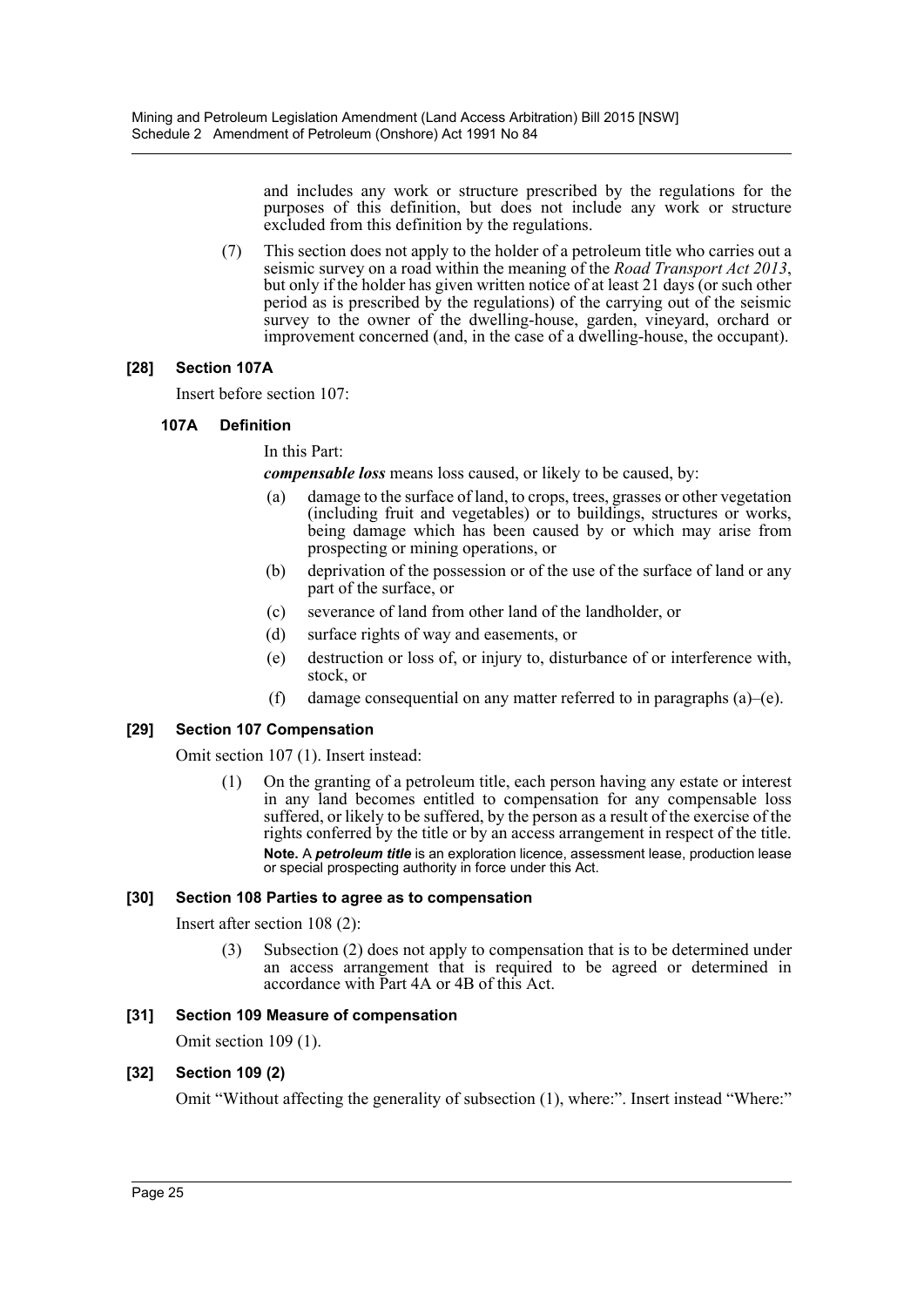# **[33] Section 109 (2) (b)**

Omit "by the Land and Environment Court". Insert instead "by any court, person or body".

# **[34] Section 109 (3)**

Omit "the Land and Environment Court". Insert instead "a court, person or body".

# **[35] Section 109 (4)**

Insert after section 109 (3):

(4) In making an assessment of compensation regard is to be had to the matters (if any) prescribed by the regulations.

#### **[36] Section 111 Additional assessment**

Omit "further loss has been caused to the land to which the assessment relates, or to other land, being loss arising from any one or more of the causes mentioned in section 109 (1)" from section 111 (b).

Insert instead "further compensable loss has been caused to the land to which the assessment relates or to other land".

# **[37] Section 141 General immunity of landholders**

Insert after section 141 (1) (a):

(a1) by or under any other Act in connection with any activity under a petroleum title under this Act, or

# **[38] Section 141 (1A)**

Insert after section 141 (1):

- (1A) For the avoidance of doubt, subsection (1) does not apply to the extent that the action, liability, claim or demand arose from anything done by the landholder:
	- (a) with the intention to cause harm, or
	- (b) recklessly.

#### **[39] Schedule 1 Savings and transitional provisions**

Insert after clause 2 (3):

(4) Any provision of the regulations made under this clause has effect despite anything to the contrary in this Schedule. The regulations may make separate savings and transitional provisions or amend this Schedule to consolidate the savings and transitional provisions.

# **[40] Schedule 1**

Insert at the end of the Schedule with appropriate Part and clause numbering:

# **Part Provisions consequent on enactment of Mining and Petroleum Legislation Amendment (Land Access Arbitration) Act 2015**

#### **Definition**

In this Part, *2015 amending Act* means the *Mining and Petroleum Legislation Amendment (Land Access Arbitration) Act 2015*.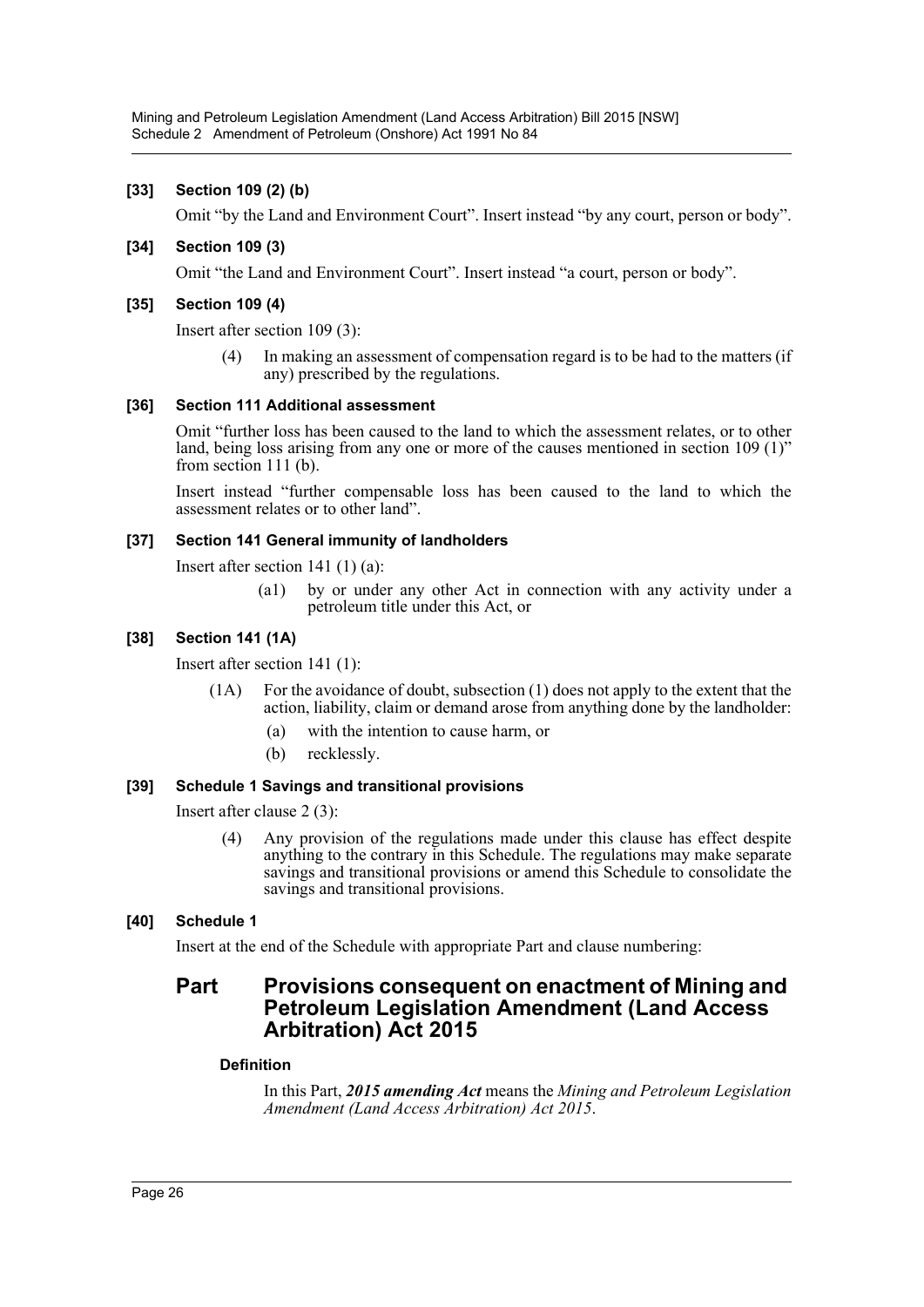#### **Application of amendments relating to general arbitration procedures to existing access arrangements and proposed access arrangements**

- (1) This clause applies to a proposed access arrangement for which notice had been given under section 69E before the commencement of this clause, but which was not agreed or determined before that commencement.
- (2) Sections 69D (1) (f) and (2), 69G (2), 69H, 69I, 69J, 69K (1) and 69R (1) as in force immediately before their amendment, substitution or repeal by the 2015 amending Act continue to apply to access arrangements and proposed access arrangements to which this clause applies.
- (3) Sections 69HA, 69HB, 69KB and 69SA do not apply to access arrangements and proposed access arrangements to which this clause applies.

#### **Application of amendments relating to costs to existing access arrangements and proposed access arrangements**

- (1) This clause applies to a proposed access arrangement for which notice had been given under section 69E before the commencement of this clause, but which has not been agreed or determined before that commencement.
- (2) Sections 69D (2A) and 69O (1) as in force immediately before their repeal by the 2015 amending Act continue to apply to access arrangements and proposed access arrangements to which this clause applies.
- (3) Sections 69E (2A)–(2D), 69KC, 69NA and 69V do not apply to access arrangements and proposed access arrangements to which this clause applies.

#### **Application of amendments relating to costs in Land and Environment Court**

Section 69R (8) and (9), as inserted by the 2015 amending Act, do not apply to proceedings in the Land and Environment Court commenced, but not finally determined, before the commencement of this clause.

#### **Application of amendments relating to production leases**

Section 41 (3) and Part 4B, as inserted by the 2015 amending Act, do not apply in relation to a production lease granted before the commencement of this clause.

#### **Application of amendments relating to determination of compensation**

The amendments to the Act made by Schedule 2 [27]–[34] to the 2015 amending Act do not apply to the following:

- (a) an arbitration commenced, but not completed, before the commencement of this clause,
- (b) proceedings in the Land and Environment Court commenced, but not determined, before the commencement of this clause.

#### **Application of amendment relating to the definition of "significant improvement"**

The insertion of the definition of *significant improvement* into section 72, and the other amendments to that section, by the 2015 amending Act do not apply in relation to the following:

- (a) any proceedings in the Land and Environment Court under that section, or
- (b) any proceedings in that Court in relation to a dispute concerning an access arrangement for which notice had been given under section 69F before the commencement of this clause,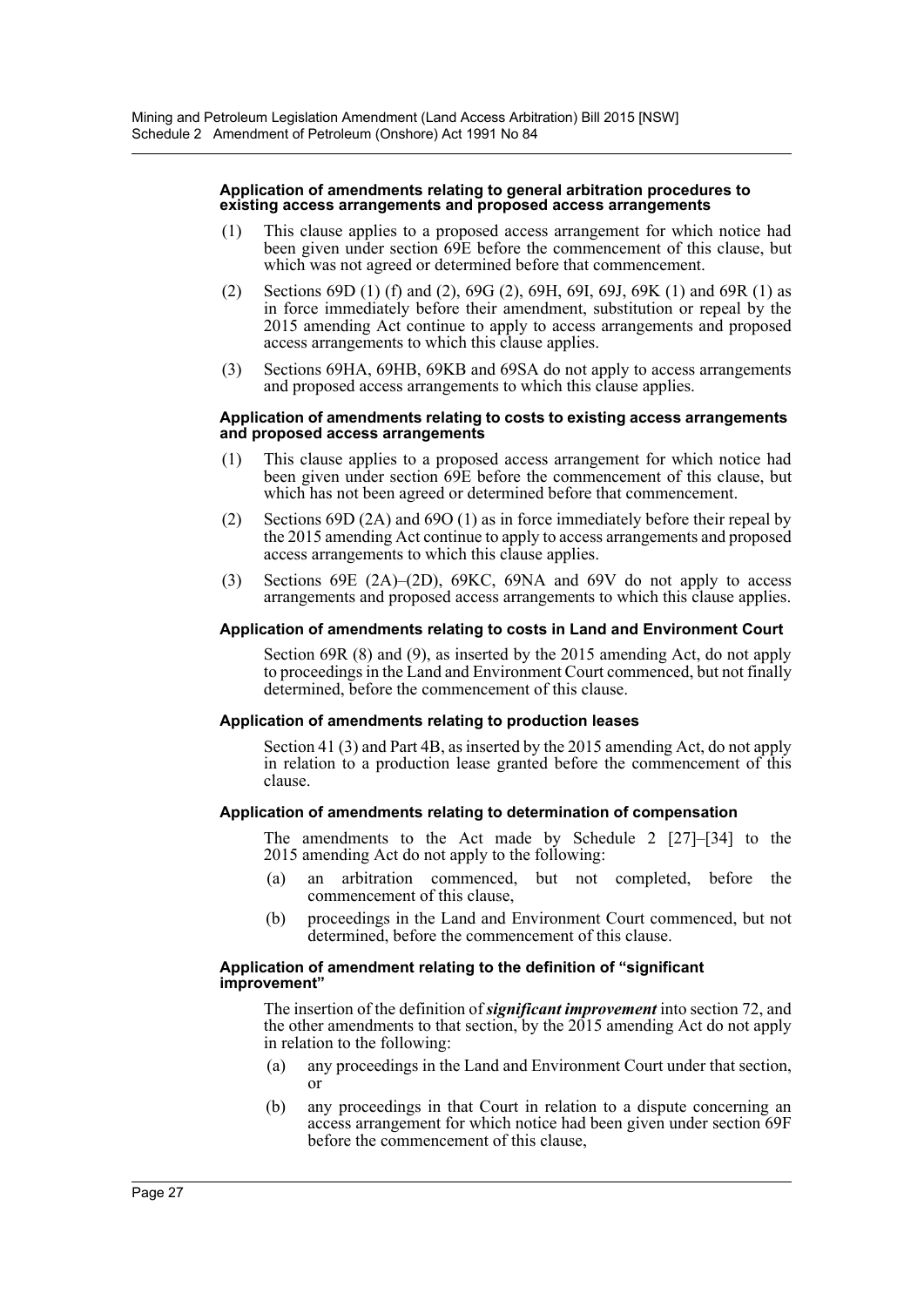that were commenced, but not finally determined, before the commencement of this clause.

# **[41] Schedule**

Insert at the end of the Act with an appropriate Schedule number:

# **Schedule Cancellation of titles relating to national parks**

# **1 Cancellation of certain exploration licences**

An exploration licence, or part of an exploration licence, that is comprised of land within a national park (within the meaning of the *National Parks and Wildlife Act 1974*) as at the commencement of this Schedule is cancelled by this Schedule, either wholly or in part, as the case requires.

# **2 Compensation not payable**

(1) Compensation is not payable by or on behalf of the State:

- (a) because of the enactment or operation of this Schedule or any Act that amends this Schedule, or
- (b) because of any direct or indirect consequence of any such enactment or operation (including any conduct under the authority of any such enactment), or
- (c) because of any conduct relating to any such enactment or operation.
- (2) This clause extends to conduct and any other matter occurring before the commencement of this clause.

# (3) In this clause:

*compensation* includes damages or any other form of compensation.

*conduct* includes any statement, or any act or omission:

- (a) whether unconscionable, negligent, false, misleading, deceptive or otherwise, and
- (b) whether constituting an offence, tort, breach of contract, breach of statute or otherwise.

*statement* includes a representation of any kind, whether made orally or in writing.

*the State* means the Crown within the meaning of the *Crown Proceedings Act 1988* or an officer, employee or agent of the Crown.

# **3 State not liable for certain conduct**

- (1) The State is not liable, and is taken never to have been liable, whether vicariously or otherwise, for any conduct (*relevant conduct*) before an exploration licence's cancellation under this Schedule in relation to an exploration licence or prospecting on land (whether occurring before or after the grant of the licence).
- (2) In addition, the State is not liable, and is taken never to have been liable, whether under any contract, policy or other arrangement for self-insurance or otherwise, to indemnify any person against any personal liability of the person for relevant conduct.
- (3) This clause extends to all types of civil liability, whether at law or in equity, and whether arising in tort or contract, or under an enactment or otherwise.